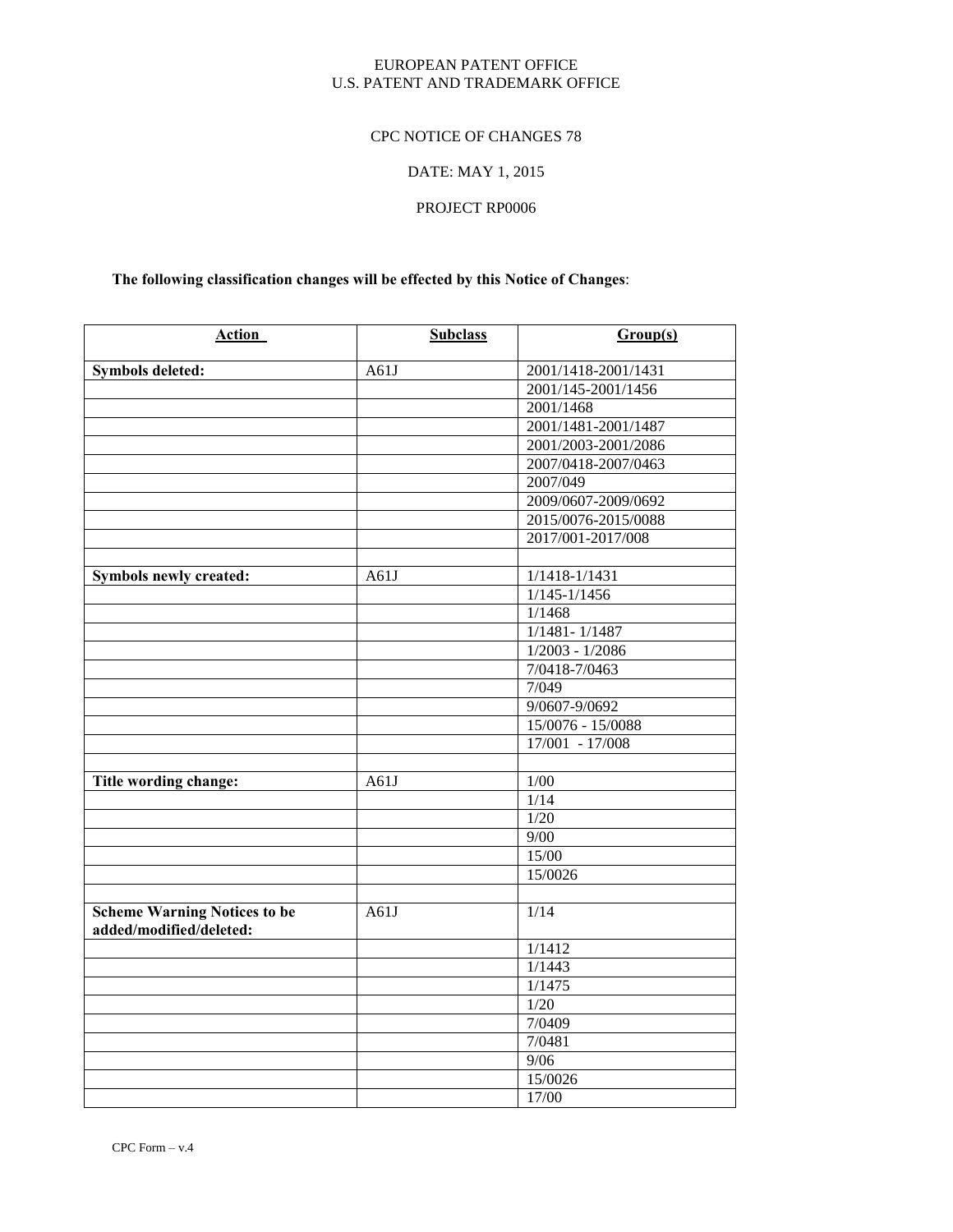#### DATE: MAY 1, 2015

#### PROJECT RP0006

#### **No other subclasses/groups are impacted by this Notice of Changes.**

#### **This Notice of Changes includes the following** *[Check the ones included]:*

- 1. CLASSIFICATION SCHEME CHANGES  $\boxtimes$  A. New, Modified or Deleted Group(s)
	- $\boxtimes$  B. New, Modified or Deleted Warning Notice(s)
	- C. New, Modified or Deleted Note(s)
	- D. New, Modified or Deleted Guidance Heading(s)
- 2. DEFINITIONS (New or Modified) A. DEFINITIONS (Full definition template)
	- $\boxtimes$  B. DEFINITIONS (Definitions Quick Fix)
- 3.  $\boxtimes$  REVISION CONCORDANCE LIST (RCL)
- 4.  $\boxtimes$  CHANGES TO THE CPC-TO-IPC CONCORDANCE LIST (CICL)
- 5. CROSS-REFERENCE LIST (CRL)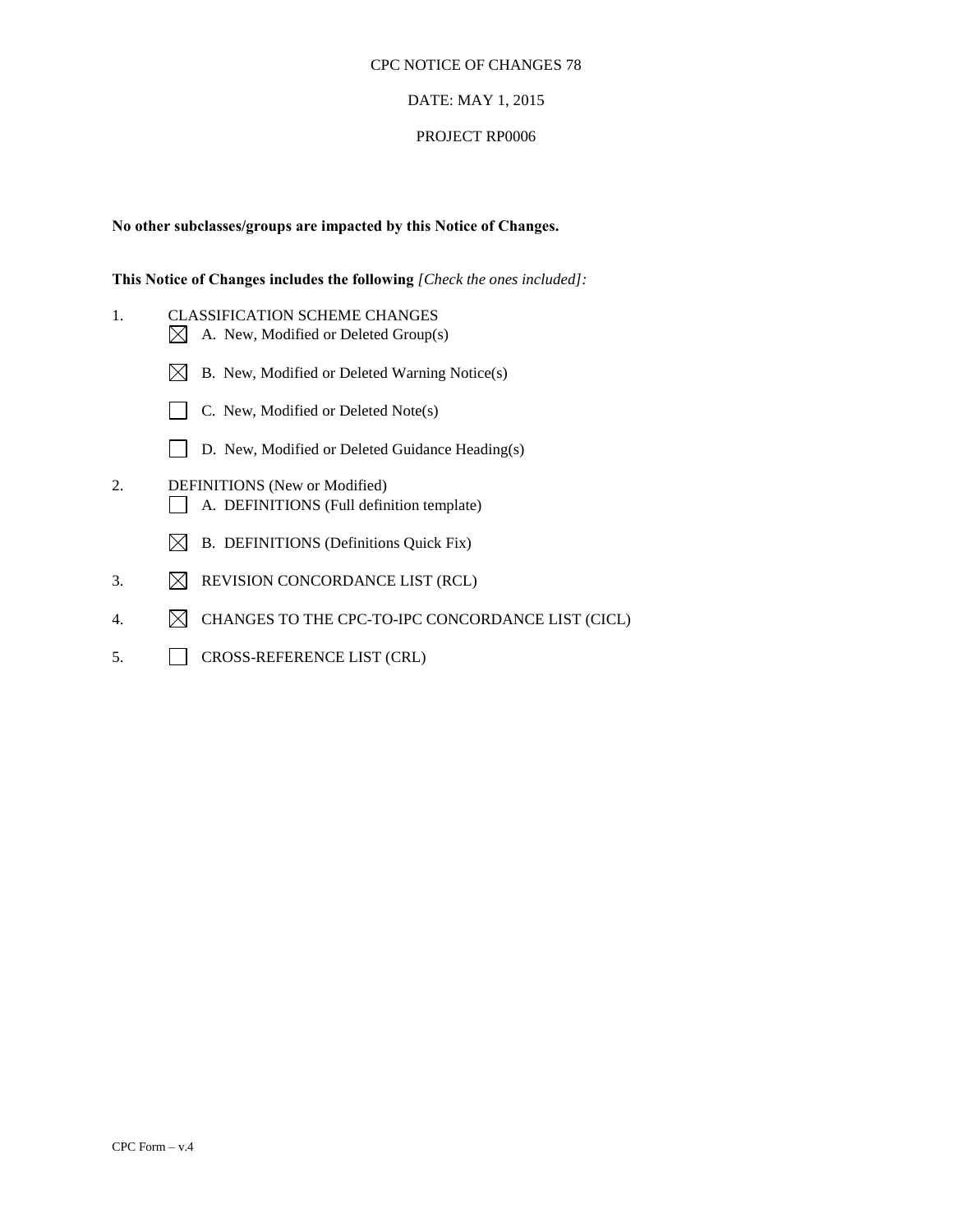DATE: MAY 1, 2015

#### PROJECT RP0006

### 1. CLASSIFICATION SCHEME CHANGES

### A. New, Modified or Deleted Group(s)

#### **SUBCLASS A61J - CONTAINERS SPECIALLY ADAPTED FOR MEDICAL OR PHARMACEUTICAL PURPOSES; DEVICES OR METHODS SPECIALLY ADAPTED FOR BRINGING PHARMACEUTICAL PRODUCTS INTO PARTICULAR PHYSICAL OR ADMINISTERING FORMS; DEVICES FOR ADMINISTERING FOOD OR MEDICINES ORALLY; BABY COMFORTERS; DEVICES FOR RECEIVING SPITTLE**

| Type*          | <b>Symbol</b> | Indent<br>Level<br><b>Number</b><br>of dots<br>(e.g. 0, 1,<br>2) | <b>Title</b><br>(new or modified)<br>"CPC only" text should normally be<br>enclosed in {curly brackets}**                                                                                                                                                                                                                                                                             | <b>Transferred to</b> <sup>#</sup>      |
|----------------|---------------|------------------------------------------------------------------|---------------------------------------------------------------------------------------------------------------------------------------------------------------------------------------------------------------------------------------------------------------------------------------------------------------------------------------------------------------------------------------|-----------------------------------------|
| M              | 1/00          | $\Omega$                                                         | Containers specially adapted for medical or<br>pharmaceutical purposes (capsules or the<br>like for oral use A61J3/07; boxes for<br>medical appliances, doctors' bags<br>A61B19/02; {antithrombogenic treatment of<br>articles for conditioning blood A61L33/00;<br>devices for introducing media into or onto<br>the body A61M; } containers for radioactive<br>substances G21F5/00) |                                         |
| U              | 1/05          | 1                                                                | for collecting, storing or administering<br>blood, plasma or medical fluids {(multiple)<br>bags systems for separating or storing blood<br>components A61M1/0209); Infusion or<br>perfusion containers)                                                                                                                                                                               |                                         |
| $\mathcal{C}$  | 1/14          | $\overline{2}$                                                   | Details {, e.g. provisions for hanging or<br>shape retaining means}; Accessories<br>therefor {, e.g. inlet or outlet ports, filters or<br>caps} (A61J7/00 takes precedence; {plugs<br>or stoppers B65D51/00;} openers B65D,<br>B67B7/00)                                                                                                                                              | A61J 1/14<br>A61J 1/1468                |
| $\mathbf C$    | 1/1412        | $\overline{3}$                                                   | {Containers with closing means, e.g. caps<br>(plugs for containers B65D51/00)}                                                                                                                                                                                                                                                                                                        | A61J 1/1412<br>A61J 1/1418- A61J 1/1431 |
| ${\bf N}$      | 1/1418        | $\overline{4}$                                                   | {Threaded type}                                                                                                                                                                                                                                                                                                                                                                       |                                         |
| $\overline{N}$ | 1/1425        | $\overline{4}$                                                   | {Snap-fit type}                                                                                                                                                                                                                                                                                                                                                                       |                                         |
| ${\bf N}$      | 1/1431        | $\overline{4}$                                                   | {Permanent type, e.g. welded or glued}                                                                                                                                                                                                                                                                                                                                                |                                         |
| $\overline{C}$ | 1/1443        | $\overline{3}$                                                   | {Containers with means for dispensing<br>liquid medicaments in a filtered or sterile<br>way, e.g. with bacterial filters}                                                                                                                                                                                                                                                             | A61J 1/1443<br>A61J 1/145-A61J 1/1456   |
| $\mathbf N$    | 1/145         | $\overline{4}$                                                   | {using air filters}                                                                                                                                                                                                                                                                                                                                                                   |                                         |
| $\overline{N}$ | 1/1456        | $\overline{4}$                                                   | {using liquid filters}                                                                                                                                                                                                                                                                                                                                                                |                                         |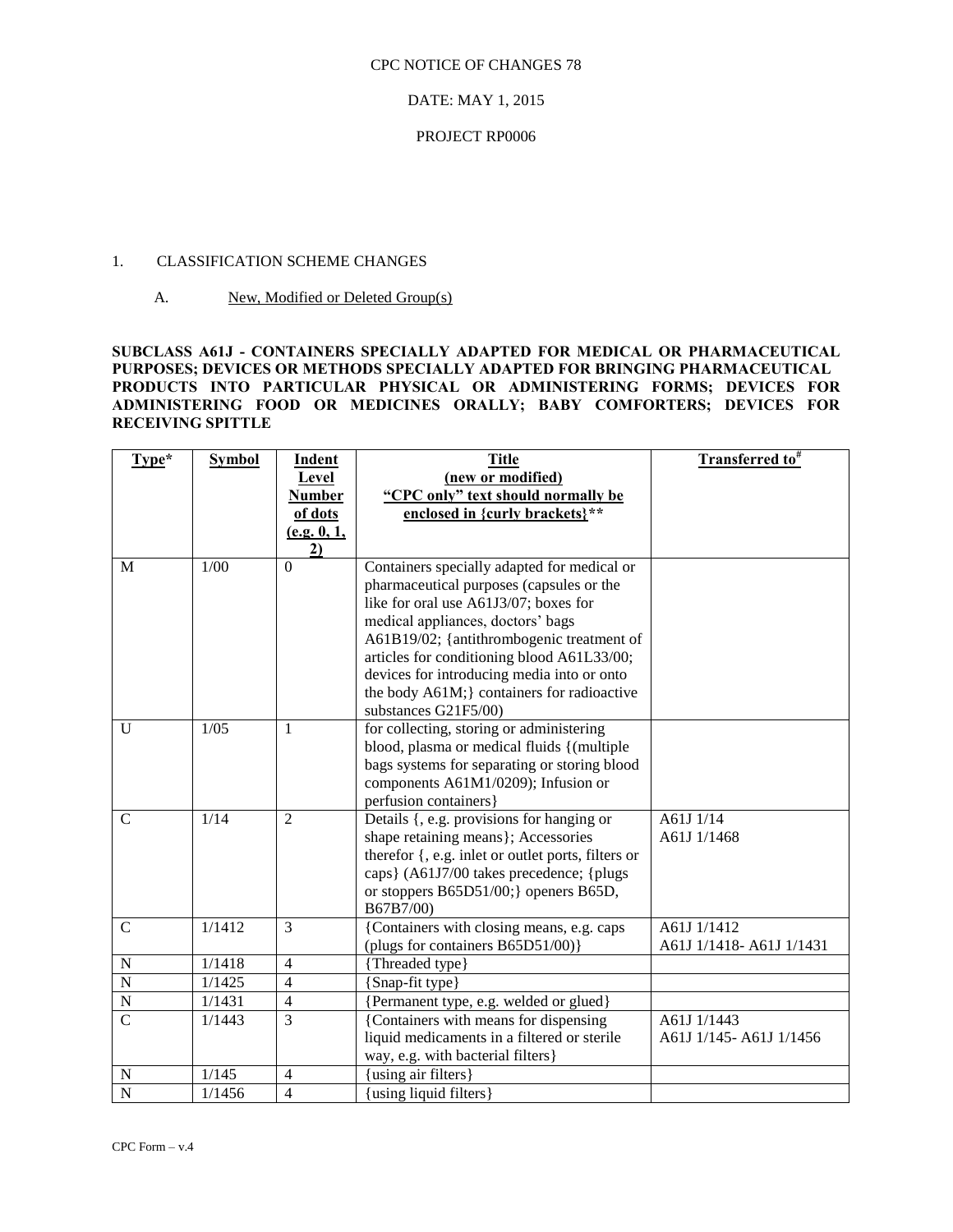### DATE: MAY 1, 2015

| Type*          | <b>Symbol</b> | <b>Indent</b>  | <b>Title</b>                                                                         | Transferred to <sup>#</sup> |
|----------------|---------------|----------------|--------------------------------------------------------------------------------------|-----------------------------|
|                |               | Level          | (new or modified)                                                                    |                             |
|                |               | <b>Number</b>  | "CPC only" text should normally be                                                   |                             |
|                |               | of dots        | enclosed in {curly brackets}**                                                       |                             |
|                |               | (e.g. 0, 1,    |                                                                                      |                             |
|                |               | 2)             |                                                                                      |                             |
| U              | 1/1462        | $\overline{3}$ | {Containers with provisions for hanging,                                             |                             |
|                |               |                | e.g. integral adaptations of the container<br>(accessories for hanging the container |                             |
|                |               |                | A61J1/16, A61M5/1414)}                                                               |                             |
| ${\bf N}$      | 1/1468        | 3              | {Containers characterised by specific                                                |                             |
|                |               |                | material properties}                                                                 |                             |
| $\mathbf C$    | 1/1475        | $\overline{3}$ | {Inlet or outlet ports}                                                              | A61J 1/1475                 |
|                |               |                |                                                                                      | A61J 1/1481-A61J 1/1487     |
| N              | 1/1481        | $\overline{4}$ | {with connection retaining means, e.g.                                               |                             |
|                |               |                | thread or snap-fit}                                                                  |                             |
| ${\bf N}$      | 1/1487        | $\overline{4}$ | {with friction fit, e.g. connecting tubes                                            |                             |
|                |               |                | directly to a protruding port}                                                       |                             |
| $\mathsf{C}$   | $1/20$        | $\overline{3}$ | Arrangements for transferring {or mixing}                                            | A61J $1/20$                 |
|                |               |                | fluids, e.g. from vial to syringe                                                    | A61J 1/2003- A61J 1/2086    |
| N              | 1/2003        | $\overline{4}$ | {Accessories used in combination with                                                |                             |
|                |               |                | means for transfer or mixing of fluids, e.g.                                         |                             |
|                |               |                | for activating fluid flow, separating fluids,                                        |                             |
|                |               |                | filtering fluid or venting}                                                          |                             |
| N              | 1/2006        | 5              | {Piercing means}                                                                     |                             |
| $\mathbf N$    | 1/201         | 6              | {having one piercing end}                                                            |                             |
| $\overline{N}$ | 1/2013        | 6              | {having two piercing ends}                                                           |                             |
| $\overline{N}$ | 1/2017        | 6              | {having three or more piercing ends}                                                 |                             |
| $\mathbf N$    | 1/202         | 5              | {Separating means}                                                                   |                             |
| $\overline{N}$ | 1/2024        | 6              | {having peelable seals}                                                              |                             |
| $\overline{N}$ | 1/2027        | 6              | {having frangible parts}                                                             |                             |
| $\mathbf N$    | 1/2031        | 6              | {having openings brought into alignment}                                             |                             |
| $\mathbf N$    | 1/2034        | 6              | {having separation clips}                                                            |                             |
| $\overline{N}$ | 1/2037        | 6              | {having valve means}                                                                 |                             |
| $\overline{N}$ | 1/2041        | 6              | {having removable plugs}                                                             |                             |
| $\mathbf N$    | 1/2044        | 6              | {having slits}                                                                       |                             |
| $\mathbf N$    | 1/2048        | 5              | {Connecting means}                                                                   |                             |
| $\overline{N}$ | 1/2051        | 6              | {having tap means, e.g. tap means activated<br>by sliding}                           |                             |
| $\mathbf N$    | 1/2055        | 6              | {having gripping means}                                                              |                             |
| ${\bf N}$      | 1/2058        | 6              | {having multiple connecting ports}                                                   |                             |
| $\mathbf N$    | 1/2062        | $\tau$         | {with directional valves}                                                            |                             |
| $\overline{N}$ | 1/2065        | 6              | {having aligning and guiding means}                                                  |                             |
| $\overline{N}$ | 1/2068        | $\overline{5}$ | {Venting means}                                                                      |                             |
| $\mathbf N$    | 1/2072        | 6              | {for internal venting}                                                               |                             |
| $\mathbf N$    | 1/2075        | 6              | {for external venting}                                                               |                             |
| $\overline{N}$ | 1/2079        | $\overline{5}$ | {Filtering means}                                                                    |                             |
| $\overline{N}$ | 1/2082        | 6              | {for gas filtration}                                                                 |                             |
| $\mathbf N$    | 1/2086        | 6              | {for fluid filtration}                                                               |                             |
| U              | 7/04          | $\mathbf{1}$   | Arrangements for time indication or                                                  |                             |
|                |               |                | reminder for taking medicine, e.g.                                                   |                             |
|                |               |                | programmed dispensers                                                                |                             |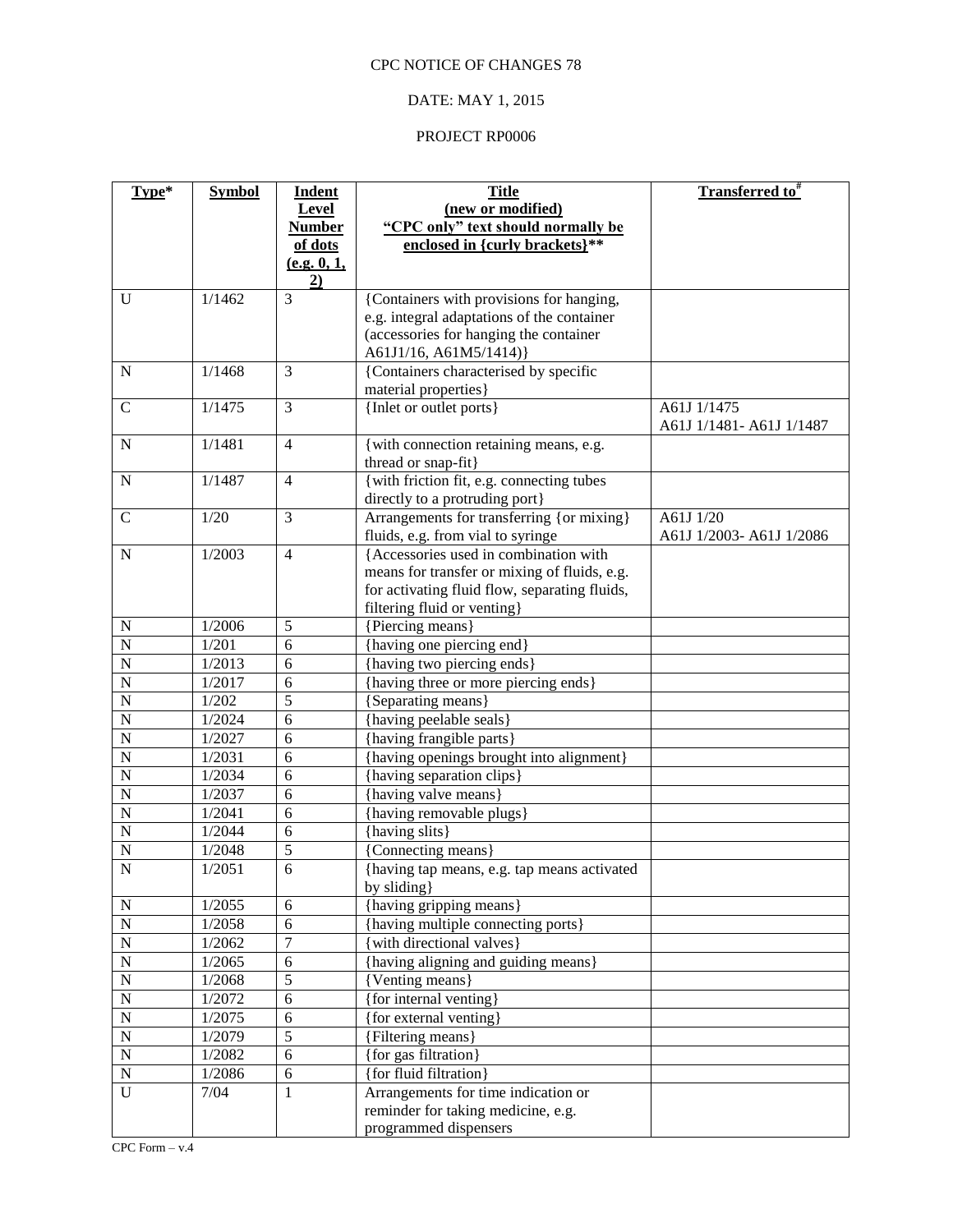### DATE: MAY 1, 2015

| Type*                            | <b>Symbol</b>   | <b>Indent</b><br>Level | <b>Title</b><br>(new or modified)                                               | <b>Transferred to</b> #  |
|----------------------------------|-----------------|------------------------|---------------------------------------------------------------------------------|--------------------------|
|                                  |                 | <b>Number</b>          | "CPC only" text should normally be                                              |                          |
|                                  |                 | of dots                | enclosed in {curly brackets}**                                                  |                          |
|                                  |                 | (e.g. 0, 1,<br>2)      |                                                                                 |                          |
| $\mathbf C$                      | 7/0409          | $\overline{2}$         | {with timers}                                                                   | A61J 7/0409              |
|                                  |                 |                        |                                                                                 | A61J 7/0418-A61J 7/0463  |
| ${\bf N}$                        | 7/0418          | $\overline{3}$         | {with electronic history memory}                                                |                          |
| $\overline{N}$                   | 7/0427          | $\overline{3}$         | {with direct interaction with a dispensing or                                   |                          |
|                                  |                 |                        | delivery system}                                                                |                          |
| ${\bf N}$                        | 7/0436          | $\overline{4}$         | {resulting from removing a drug from, or                                        |                          |
|                                  |                 |                        | opening, a container}                                                           |                          |
| ${\bf N}$                        | 7/0445          | $\overline{4}$         | {for preventing drug dispensing during a<br>predetermined time period}          |                          |
| ${\bf N}$                        | 7/0454          | 3                      | {for dispensing of multiple drugs}                                              |                          |
| $\overline{N}$                   | 7/0463          | 3                      | {for multiple patients}                                                         |                          |
| $\overline{C}$                   | 7/0481          | 3                      | {working on a schedule basis}                                                   | A61J 7/0481              |
|                                  |                 |                        |                                                                                 | A61J 7/049               |
| ${\bf N}$                        | 7/049           | $\overline{4}$         | {automatically changing in response to a                                        |                          |
|                                  |                 |                        | schedule deviation by the patient}                                              |                          |
| M                                | 9/00            | $\overline{0}$         | Feeding-bottles in general                                                      |                          |
| $\overline{C}$                   | 9/06            | $\mathbf{1}$           | Holders for bottles                                                             | A61J 9/06                |
|                                  |                 |                        |                                                                                 | A61J 9/0607- A61J 9/0692 |
| ${\bf N}$                        | 9/0607          | $\overline{2}$         | {having aesthetic features, e.g. toy-like or                                    |                          |
|                                  |                 |                        | imitating a female breast}                                                      |                          |
| $\mathbf N$                      | 9/0615          | $\overline{2}$         | {providing isolation}                                                           |                          |
| $\overline{N}$                   | 9/0623          | $\overline{2}$         | {facilitating gripping}                                                         |                          |
| $\overline{N}$<br>$\overline{N}$ | 9/063<br>9/0638 | $\overline{c}$<br>3    | {having a particular supporting function}                                       |                          |
| $\overline{N}$                   | 9/0646          | $\overline{3}$         | {for supporting in a feeding position}<br>{for supporting only in a non-feeding |                          |
|                                  |                 |                        | position                                                                        |                          |
| ${\bf N}$                        | 9/0653          | $\sqrt{2}$             | {characterised by the type of support}                                          |                          |
| $\overline{N}$                   | 9/0661          | $\overline{3}$         | {attachable to other devices or furniture,                                      |                          |
|                                  |                 |                        | e.g. crib, commode or stroller}                                                 |                          |
| ${\bf N}$                        | 9/0669          | $\mathfrak{Z}$         | {supported by the infant}                                                       |                          |
| $\overline{N}$                   | 9/0676          | $\overline{3}$         | {supported by the caregiver}                                                    |                          |
| $\overline{N}$                   | 9/0684          | $\overline{3}$         | {having a self-supporting base}                                                 |                          |
| ${\bf N}$                        | 9/0692          | $\mathfrak{Z}$         | {comprising a flexible arm}                                                     |                          |
| $\mathbf M$                      | 15/00           | $\boldsymbol{0}$       | Feeding-tubes for therapeutic purposes                                          |                          |
| $\mathbf C$                      | 15/0026         | $\mathbf{1}$           | {Parts, details or accessories (external tubes                                  | A61J 15/0026             |
|                                  |                 |                        | from medical containers to a connector                                          | A61J 15/0076- A61J       |
| $\mathbf U$                      | 15/0073         | $\overline{c}$         | outside of the body A61M39/08)}<br>{Multi-lumen tubes}                          | 15/0088                  |
| $\overline{N}$                   | 15/0076         | $\overline{2}$         | {Feeding pumps (A61M1/00, A61M5/142,                                            |                          |
|                                  |                 |                        | A61M25/1018 take precedence)}                                                   |                          |
| ${\bf N}$                        | 15/008          | $\overline{2}$         | {Sensor means, e.g. for sensing reflux,                                         |                          |
|                                  |                 |                        | acidity or pressure (sensors for diagnostic                                     |                          |
|                                  |                 |                        | purposes A61B5/00; sensors for inflation                                        |                          |
|                                  |                 |                        | control A61M25/1018)}                                                           |                          |
| ${\bf N}$                        | 15/0084         | 3                      | {for sensing parameters related to the                                          |                          |
|                                  |                 |                        | patient}                                                                        |                          |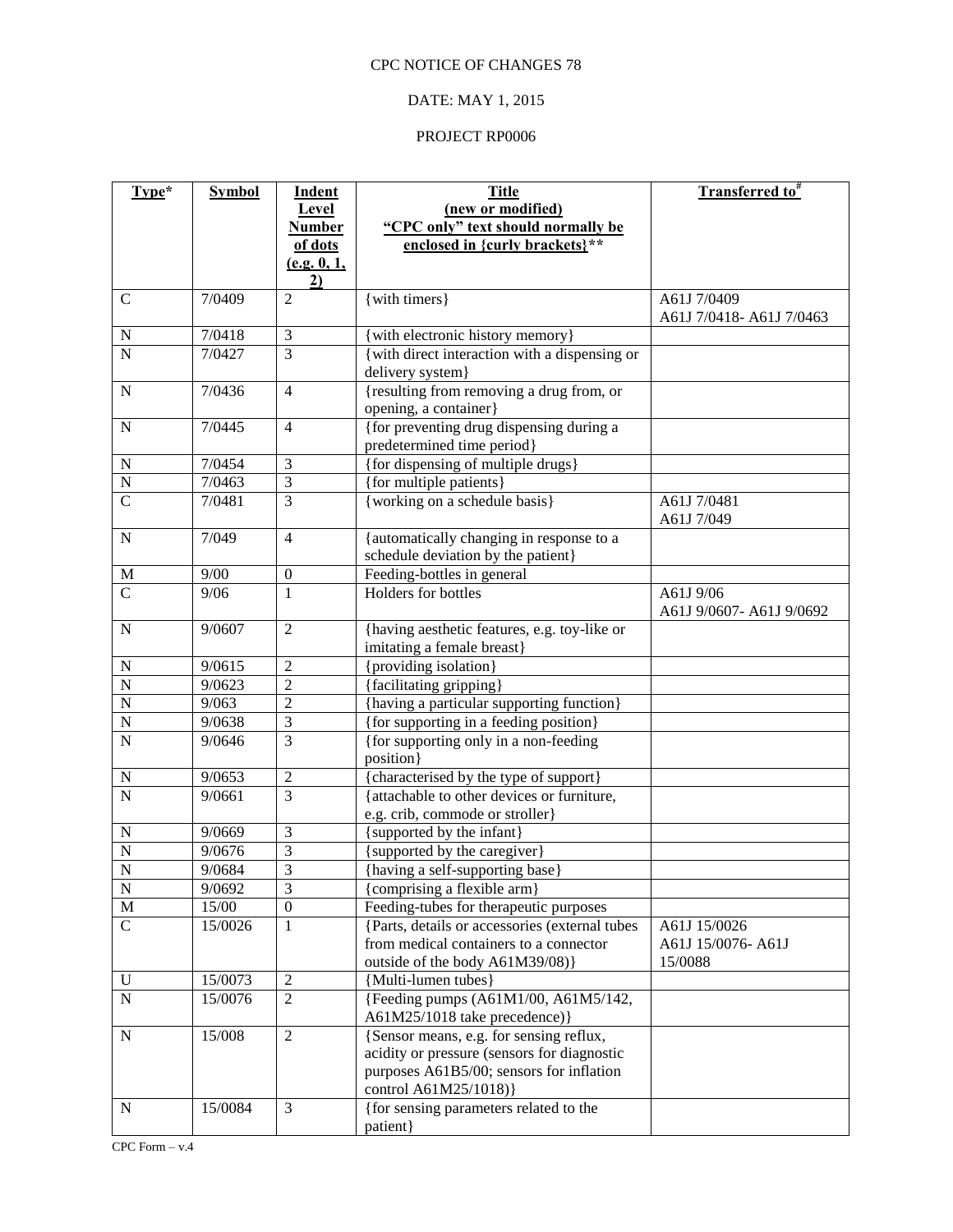### DATE: MAY 1, 2015

| Type*          | <b>Symbol</b> | <b>Indent</b>       | <b>Title</b>                           | Transferred to <sup>#</sup>                             |
|----------------|---------------|---------------------|----------------------------------------|---------------------------------------------------------|
|                |               | Level               | (new or modified)                      |                                                         |
|                |               | <b>Number</b>       | "CPC only" text should normally be     |                                                         |
|                |               | of dots             | enclosed in {curly brackets}**         |                                                         |
|                |               | (e.g. 0, 1,         |                                        |                                                         |
| ${\bf N}$      | 15/0088       | $\overline{2}$<br>3 | {for sensing parameters related to the |                                                         |
|                |               |                     | device}                                |                                                         |
| $\mathcal{C}$  | 17/00         | $\boldsymbol{0}$    | Baby-comforters; Teething rings        | A61J 17/00                                              |
|                |               |                     |                                        | A61J 17/001- A61J 17/008                                |
| $\mathbf N$    | 17/001        | $\mathbf{1}$        | {Baby-comforters}                      |                                                         |
| $\overline{N}$ | 17/002        | $\overline{2}$      | {with music box}                       |                                                         |
| $\overline{N}$ | 17/003        | $\overline{2}$      | {with thermometer}                     |                                                         |
| $\overline{N}$ | 17/005        | $\overline{2}$      | {with light-emitting means}            |                                                         |
| $\overline{N}$ | 17/006        | $\overline{2}$      | {releasing medication}                 |                                                         |
| $\overline{N}$ | 17/007        | $\overline{2}$      | {mounted on soft cushions or dolls}    |                                                         |
| $\overline{N}$ | 17/008        | $\overline{2}$      | {with protective shields}              |                                                         |
|                |               |                     |                                        |                                                         |
| D              | 2001/1418     | $\overline{4}$      |                                        | < Administrative transfer to<br>A61J1/1418 Add info >   |
| D              | 2001/1425     | $\overline{4}$      |                                        | < Administrative transfer to                            |
|                |               |                     |                                        | A61J1/1425 Add info $>$                                 |
| D              | 2001/1431     | $\overline{4}$      |                                        | < Administrative transfer to                            |
|                |               |                     |                                        | A61J1/1431 Add info >                                   |
| ${\bf D}$      | 2001/145      | $\overline{4}$      |                                        | < Administrative transfer to                            |
|                |               |                     |                                        | $A61J1/145$ Add info >                                  |
| D              | 2001/1456     | $\overline{4}$      |                                        | < Administrative transfer to<br>A61J1/1456 Add info >   |
| D              | 2001/1468     | 3                   |                                        | < Administrative transfer to                            |
|                |               |                     |                                        | A61J1/1468 Add info >                                   |
| ${\bf D}$      | 2001/1481     | $\overline{4}$      |                                        | < Administrative transfer to                            |
|                |               |                     |                                        | A61J1/1481 Add info >                                   |
| D              | 2001/1487     | $\overline{4}$      |                                        | < Administrative transfer to                            |
|                |               |                     |                                        | A61J1/1487 Add info >                                   |
| D              | 2001/2003     | $\overline{4}$      |                                        | < Administrative transfer to                            |
|                | 2001/2006     | 5                   |                                        | A61J1/2003 Add info ><br>< Administrative transfer to   |
| D              |               |                     |                                        | A61J1/2006 Add info >                                   |
| D              | 2001/201      | 5                   |                                        | < Administrative transfer to                            |
|                |               |                     |                                        | A61J1/201 Add info $>$                                  |
| D              | 2001/2013     | 5                   |                                        | < Administrative transfer to                            |
|                |               |                     |                                        | A61J1/2013 Add info $>$                                 |
| D              | 2001/2017     | 5                   |                                        | < Administrative transfer to                            |
|                |               |                     |                                        | A61J1/2017 Add info >                                   |
| D              | 2001/202      | 5                   |                                        | < Administrative transfer to                            |
|                |               |                     |                                        | A61J1/202 Add info $>$                                  |
| D              | 2001/2024     | 6                   |                                        | < Administrative transfer to                            |
|                |               |                     |                                        | A61J1/2024 Add info $>$                                 |
| D              | 2001/2027     | 6                   |                                        | < Administrative transfer to                            |
|                |               |                     |                                        | A61J1/2027 Add info >                                   |
| D              | 2001/2031     | 6                   |                                        | < Administrative transfer to<br>A61J1/2031 Add info $>$ |
|                |               |                     |                                        |                                                         |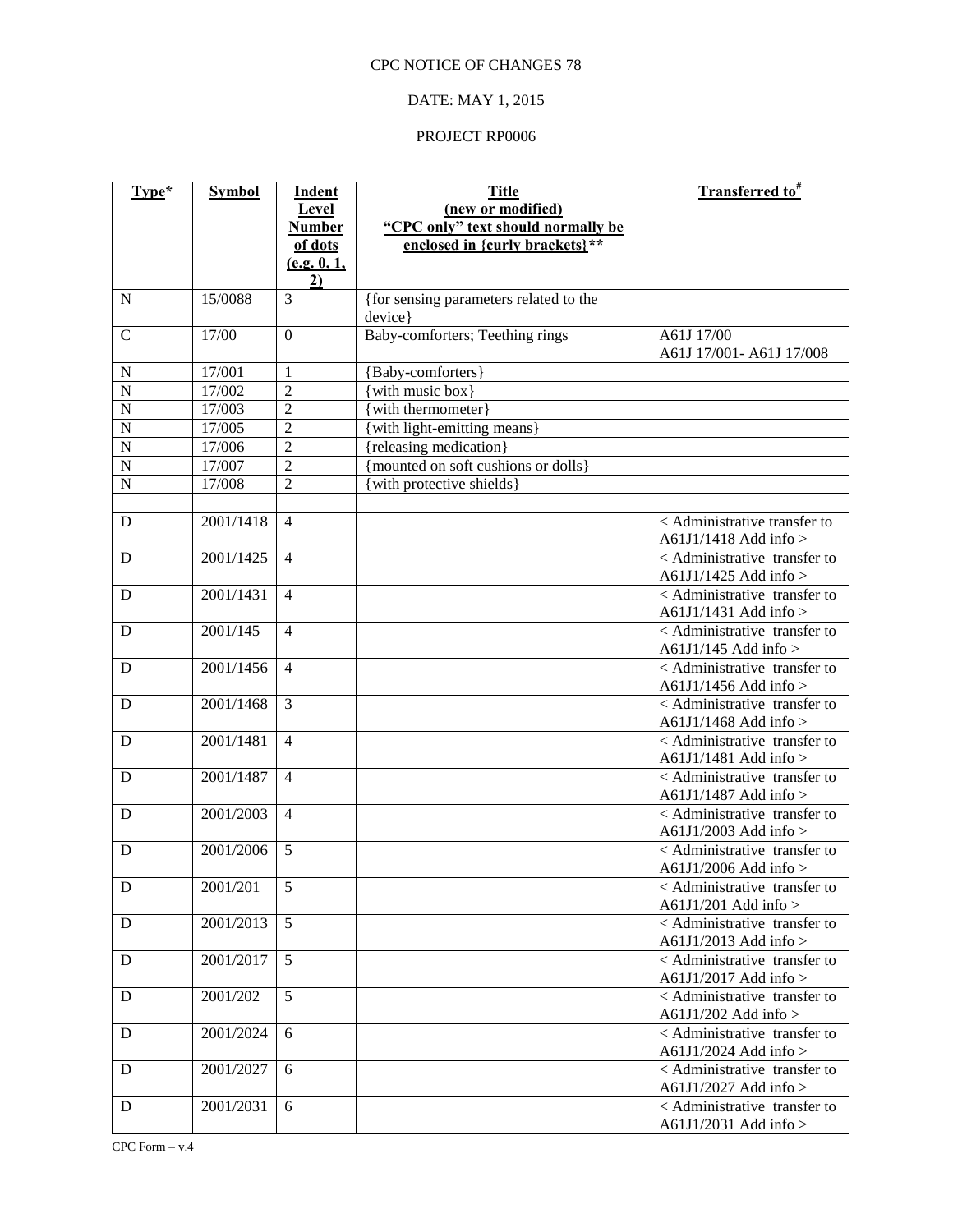### DATE: MAY 1, 2015

| Type* | <b>Symbol</b> | Indent            | <b>Title</b>                       | Transferred to <sup>#</sup>                                   |
|-------|---------------|-------------------|------------------------------------|---------------------------------------------------------------|
|       |               | Level             | (new or modified)                  |                                                               |
|       |               | <b>Number</b>     | "CPC only" text should normally be |                                                               |
|       |               | of dots           | enclosed in {curly brackets}**     |                                                               |
|       |               | (e.g. 0, 1,<br>2) |                                    |                                                               |
| D     | 2001/2034     | 6                 |                                    | < Administrative transfer to                                  |
|       |               |                   |                                    | A61J1/2034 Add info >                                         |
| D     | 2001/2037     | 6                 |                                    | < Administrative transfer to                                  |
|       |               |                   |                                    | A61J1/2037 Add info >                                         |
| D     | 2001/2041     | 6                 |                                    | < Administrative transfer to                                  |
|       |               |                   |                                    | A61J1/2041 Add info >                                         |
| D     | 2001/2044     | 6                 |                                    | < Administrative transfer to                                  |
|       |               |                   |                                    | A61J1/2044 Add info $>$                                       |
| D     | 2001/2048     | 5                 |                                    | < Administrative transfer to                                  |
| D     | 2001/2051     | 6                 |                                    | A61J1/2048 Add info ><br>< Administrative transfer to         |
|       |               |                   |                                    | A61J1/2051 Add info $>$                                       |
| D     | 2001/2055     | 6                 |                                    | < Administrative transfer to                                  |
|       |               |                   |                                    | A61J1/2055 Add info $>$                                       |
| D     | 2001/2058     | 6                 |                                    | < Administrative transfer to                                  |
|       |               |                   |                                    | A61J1/2058 Add info >                                         |
| D     | 2001/2062     | $\tau$            |                                    | < Administrative transfer to                                  |
|       |               |                   |                                    | A61J1/2062 Add info >                                         |
| D     | 2001/2065     | 6                 |                                    | $\leq$ Administrative transfer to                             |
|       |               |                   |                                    | A61J1/2065 Add info >                                         |
| D     | 2001/2068     | 5                 |                                    | < Administrative transfer to                                  |
|       |               |                   |                                    | A61J1/2068 Add info $>$                                       |
| D     | 2001/2072     | 6                 |                                    | < Administrative transfer to<br>A61J1/2072 Add info >         |
| D     | 2001/2075     | 6                 |                                    | < Administrative transfer to                                  |
|       |               |                   |                                    | A61J1/2075 Add info >                                         |
| D     | 2001/2079     | $\overline{5}$    |                                    | < Administrative transfer to                                  |
|       |               |                   |                                    | A61J1/2079 Add info >                                         |
| D     | 2001/2082     | 6                 |                                    | < Administrative transfer to                                  |
|       |               |                   |                                    | A61J1/2082 Add info >                                         |
| D     | 2001/2086     | 6                 |                                    | $\leq$ Administrative transfer to                             |
|       |               |                   |                                    | A61J1/2086 Add info $>$                                       |
| D     | 2007/0418     | 3                 |                                    | < Administrative transfer to                                  |
|       |               |                   |                                    | A61J7/0418 Add info $>$                                       |
| D     | 2007/0427     | $\overline{3}$    |                                    | < Administrative transfer to                                  |
|       |               |                   |                                    | A61J7/0427 Add info $>$                                       |
| D     | 2007/0436     | 4                 |                                    | $\leq$ Administrative transfer to<br>A61J 7/0436 Add info $>$ |
| D     | 2007/0445     | 4                 |                                    | < Administrative transfer to                                  |
|       |               |                   |                                    | A61J 7/0445 Add info >                                        |
| D     | 2007/0454     | 3                 |                                    | < Administrative transfer to                                  |
|       |               |                   |                                    | A61J 7/0454 Add info >                                        |
| D     | 2007/0463     | 3                 |                                    | $\overline{\leq}$ Administrative transfer to                  |
|       |               |                   |                                    | A61J 7/0463 Add info $>$                                      |
| D     | 2007/049      | 4                 |                                    | < Administrative transfer to                                  |
|       |               |                   |                                    | A61J 7/049 Add info $>$                                       |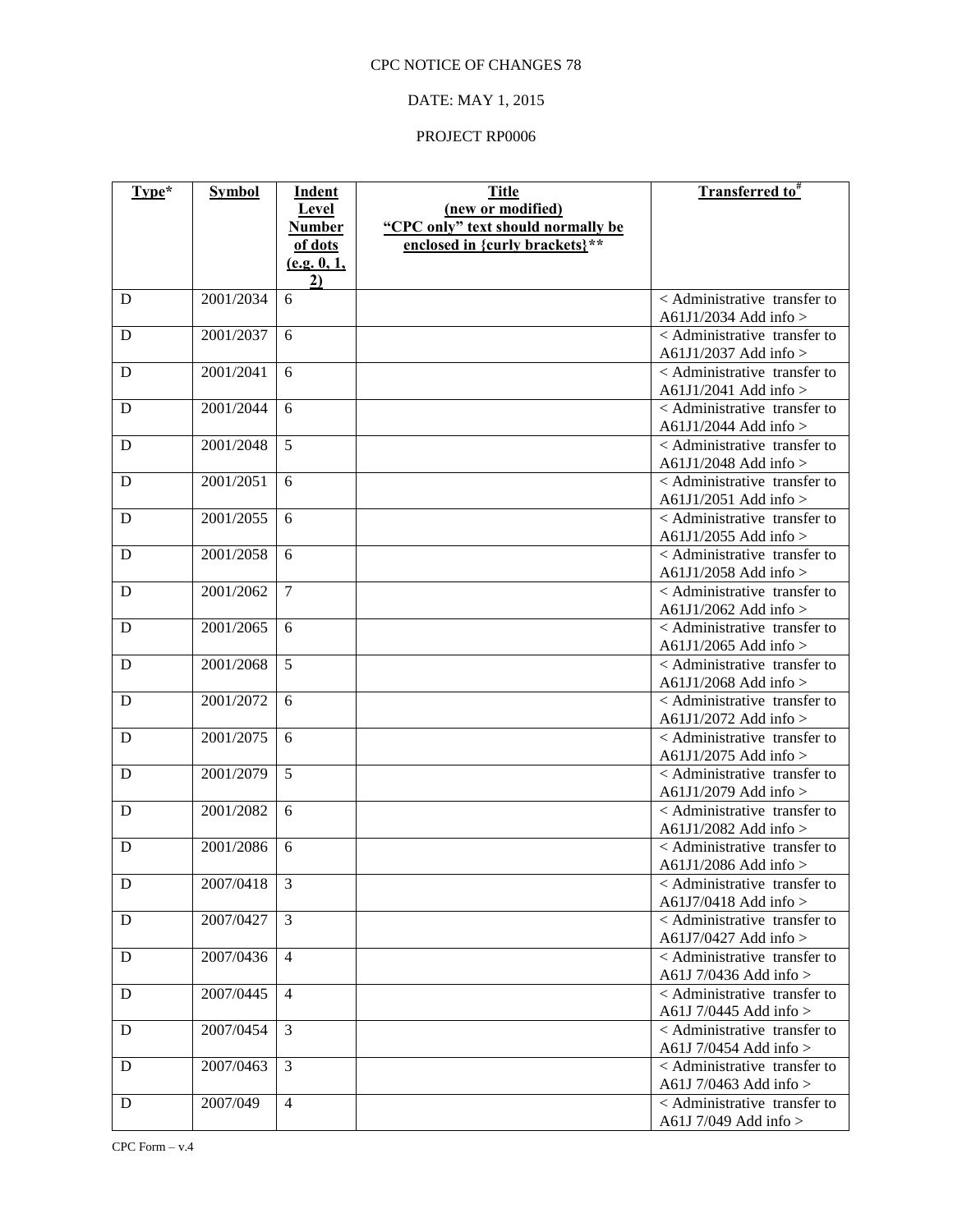### DATE: MAY 1, 2015

| Type*       | <b>Symbol</b> | Indent         | <b>Title</b>                       | Transferred to <sup>#</sup>                                 |
|-------------|---------------|----------------|------------------------------------|-------------------------------------------------------------|
|             |               | Level          | (new or modified)                  |                                                             |
|             |               | <b>Number</b>  | "CPC only" text should normally be |                                                             |
|             |               | of dots        | enclosed in {curly brackets}**     |                                                             |
|             |               | (e.g. 0, 1,    |                                    |                                                             |
|             |               | $\overline{2}$ |                                    |                                                             |
| D           | 2009/0607     | $\overline{2}$ |                                    | < Administrative transfer to                                |
|             |               |                |                                    | A61J9/0607 Add info >                                       |
| $\mathbf D$ | 2009/0615     | $\overline{2}$ |                                    | < Administrative transfer to                                |
|             |               |                |                                    | A61J9/0615 Add info >                                       |
| D           | 2009/0623     | $\overline{2}$ |                                    | < Administrative transfer to                                |
|             |               |                |                                    | A61J9/0623 Add info >                                       |
| D           | 2009/063      | $\overline{2}$ |                                    | < Administrative transfer to                                |
|             |               | $\overline{3}$ |                                    | A61J9/063 Add info >                                        |
| D           | 2009/0638     |                |                                    | < Administrative transfer to<br>A61J9/0638 Add info >       |
| D           | 2009/0646     | 3              |                                    | < Administrative transfer to                                |
|             |               |                |                                    | A61J9/0646 Add info $>$                                     |
| ${\bf D}$   | 2009/0653     | $\overline{2}$ |                                    | < Administrative transfer to                                |
|             |               |                |                                    | A61J9/0653 Add info >                                       |
| ${\bf D}$   | 2009/0661     | 3              |                                    | < Administrative transfer to                                |
|             |               |                |                                    | A61J9/0661 Add info $>$                                     |
| D           | 2009/0669     | 3              |                                    | < Administrative transfer to                                |
|             |               |                |                                    | A61J9/0669 Add info >                                       |
| D           | 2009/0676     | $\overline{3}$ |                                    | < Administrative transfer to                                |
|             |               |                |                                    | A61J9/0676 Add info >                                       |
| D           | 2009/0684     | 3              |                                    | < Administrative transfer to                                |
|             |               |                |                                    | A61J9/0684 Add info >                                       |
| D           | 2009/0692     | 3              |                                    | < Administrative transfer to                                |
|             |               |                |                                    | A61J9/0692 Add info $>$                                     |
| D           | 2015/0076     | $\overline{2}$ |                                    | < Administrative transfer to                                |
|             |               |                |                                    | A61J15/0076 Add info >                                      |
| D           | 2015/008      | $\overline{2}$ |                                    | < Administrative transfer to                                |
|             |               |                |                                    | A61J15/008 Add info >                                       |
| D           | 2015/0084     | $\overline{3}$ |                                    | < Administrative transfer to                                |
|             |               |                |                                    | A61J15/0084 Add info >                                      |
| D           | 2015/0088     | 3              |                                    | $\leq$ Administrative transfer to<br>A61J15/0088 Add info > |
| D           | 2017/001      | 1              |                                    | < Administrative transfer to                                |
|             |               |                |                                    | A61J17/001 Add info >                                       |
| D           | 2017/002      | 2              |                                    | < Administrative transfer to                                |
|             |               |                |                                    | A61J17/002 Add info $>$                                     |
| D           | 2017/003      | $\overline{2}$ |                                    | < Administrative transfer to                                |
|             |               |                |                                    | A61J17/003 Add info $>$                                     |
| D           | 2017/005      | $\overline{2}$ |                                    | < Administrative transfer to                                |
|             |               |                |                                    | A61J17/005 Add info >                                       |
| D           | 2017/006      | 2              |                                    | $\leq$ Administrative transfer to                           |
|             |               |                |                                    | A61J17/006 Add info $>$                                     |
| D           | 2017/007      | $\overline{2}$ |                                    | < Administrative transfer to                                |
|             |               |                |                                    | A61J17/007 Add info >                                       |
| ${\bf D}$   | 2017/008      | $\overline{2}$ |                                    | < Administrative transfer to                                |
|             |               |                |                                    | A61J17/008 Add info >                                       |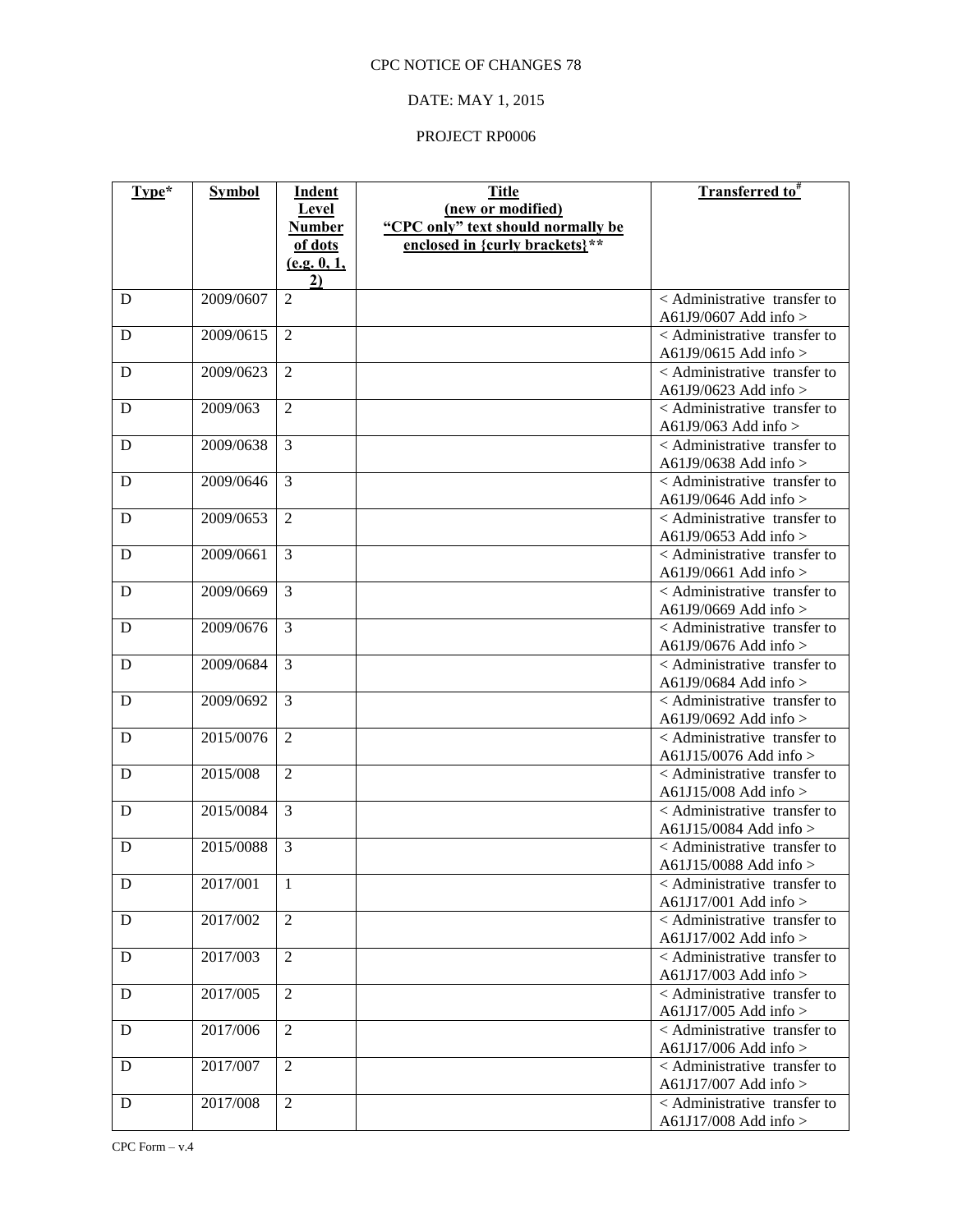#### DATE: MAY 1, 2015

#### PROJECT RP0006

\*N = new entries where reclassification into entries is involved; C = entries with modified file scope where reclassification of documents from the entries is involved;  $Q =$  new entries which are firstly populated with documents via administrative transfers from deleted (D) entries. Afterwards, the transferred documents into the Q entry will either stay or be moved to more appropriate entries, as determined by intellectual reclassification; E= existing entries with enlarged file scope, which receive documents from C or D entries, e.g. when a limiting reference is removed from the entry title; M = entries with no change to the file scope (no reclassification);  $D =$  deleted entries;  $F =$  frozen entries will be deleted once reclassification of documents from the entries is completed;  $U =$  entries that are unchanged.

#### NOTES:

- \*\*No {curly brackets} are used for titles in CPC only subclasses, e.g. C12Y, A23Y; 2000 series symbol titles of groups found at the end of schemes (orthogonal codes); or the Y section titles. The {curly brackets} are used for 2000 series symbol titles found interspersed throughout the main trunk schemes (breakdown codes).
- For U groups, the minimum requirement is to include the U group located immediately prior to the N group or N group array, in order to show the N group hierarchy and improve the readability and understanding of the scheme. Always include the symbol, indent level and title of the U group in the table above.
- All entry types should be included in the scheme changes table above for better understanding of the overall scheme change picture. Symbol, indent level, and title are required for all types except "D" which requires only a symbol.
- #"Transferred to" column must be completed for all C, D, F, and Q type entries. F groups will be deleted once reclassification is completed.
- When multiple symbols are included in the "Transferred to" column, avoid using ranges of symbols in order to be as precise as possible.
- For administrative transfer of documents, the following text should be used: "< administrative transfer to XX>" or "<administrative transfer to XX and YY simultaneously>" when administrative transfer of the same documents is to more than one place.
- Administrative transfer to main trunk groups is assumed to be "invention information", unless otherwise indicated, and to 2000 series groups is assumed to be "additional information".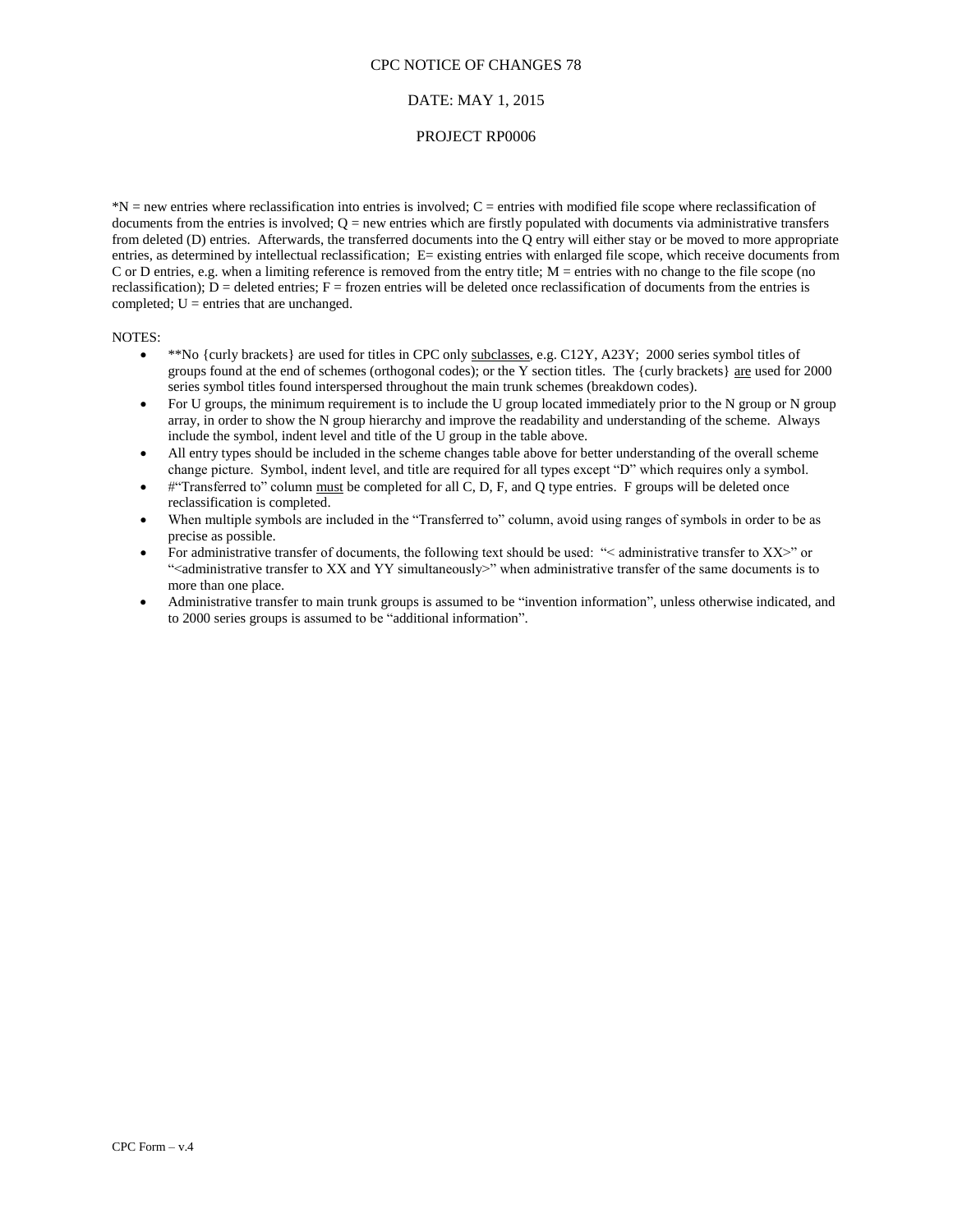#### DATE: MAY 1, 2015

#### PROJECT RP0006

#### B. New, Modified or Deleted Warning notice(s)

#### **SUBCLASS A61J - CONTAINERS SPECIALLY ADAPTED FOR MEDICAL OR PHARMACEUTICAL PURPOSES; DEVICES OR METHODS SPECIALLY ADAPTED FOR BRINGING PHARMACEUTICAL PRODUCTS INTO PARTICULAR PHYSICAL OR ADMINISTERING FORMS; DEVICES FOR ADMINISTERING FOOD OR MEDICINES ORALLY; BABY COMFORTERS; DEVICES FOR RECEIVING SPITTLE**

| Type*          | Location | <b>Old Warning notice</b> | <b>New/Modified Warning notice</b>                                                                                                                                                                                              |
|----------------|----------|---------------------------|---------------------------------------------------------------------------------------------------------------------------------------------------------------------------------------------------------------------------------|
| $\mathbf N$    | 1/14     |                           | Group A61J1/14 is impacted by<br>reclassification into group A61J1/468.<br>Groups A61J1/14 and A61J1/468<br>should be considered in order to<br>perform a complete search.                                                      |
| $\overline{N}$ | 1/1412   |                           | Group A61J1/1412 is impacted by<br>reclassification into groups<br>A61J1/1418 - A61J1/1431. Groups<br>A61J1/1412 and A61J1/1418 -<br>A61J1/1431 should be considered in<br>order to perform a complete search.                  |
| $\mathbf N$    | 1/1418   |                           | Groups A61J1/1418-A61J1/1431 are<br>incomplete pending reclassification of<br>documents from groups A61J1/1412.<br>Groups A61J1/1412, A61J1/1418 -<br>A61J1/1431 should be considered in<br>order to perform a complete search. |
| $\overline{N}$ | 1/1425   |                           | Groups A61J1/1418-A61J1/1431 are<br>incomplete pending reclassification of<br>documents from groups A61J1/1412.<br>Groups A61J1/1412, A61J1/1418 -<br>A61J1/1431 should be considered in<br>order to perform a complete search. |
| $\mathbf N$    | 1/1431   |                           | Groups A61J1/1418-A61J1/1431 are<br>incomplete pending reclassification of<br>documents from groups A61J1/1412.<br>Groups A61J1/1412, A61J1/1418 -<br>A61J1/1431 should be considered in<br>order to perform a complete search. |
| $\mathbf N$    | 1/1443   |                           | Group A61J1/1443 is impacted by<br>reclassification into groups A61J1/145<br>- A61J1/1456. Groups A61J1/1443<br>and A61J1/145 - A61J1/1456 should<br>be considered in order to perform a<br>complete search.                    |
| $\mathbf N$    | 1/145    |                           | Groups A61J1/145-A61J1/1456 are<br>incomplete pending reclassification of<br>documents from groups A61J1/1443.<br>Groups A61J1/1443, A61J1/145 -<br>A61J1/1456 should be considered in                                          |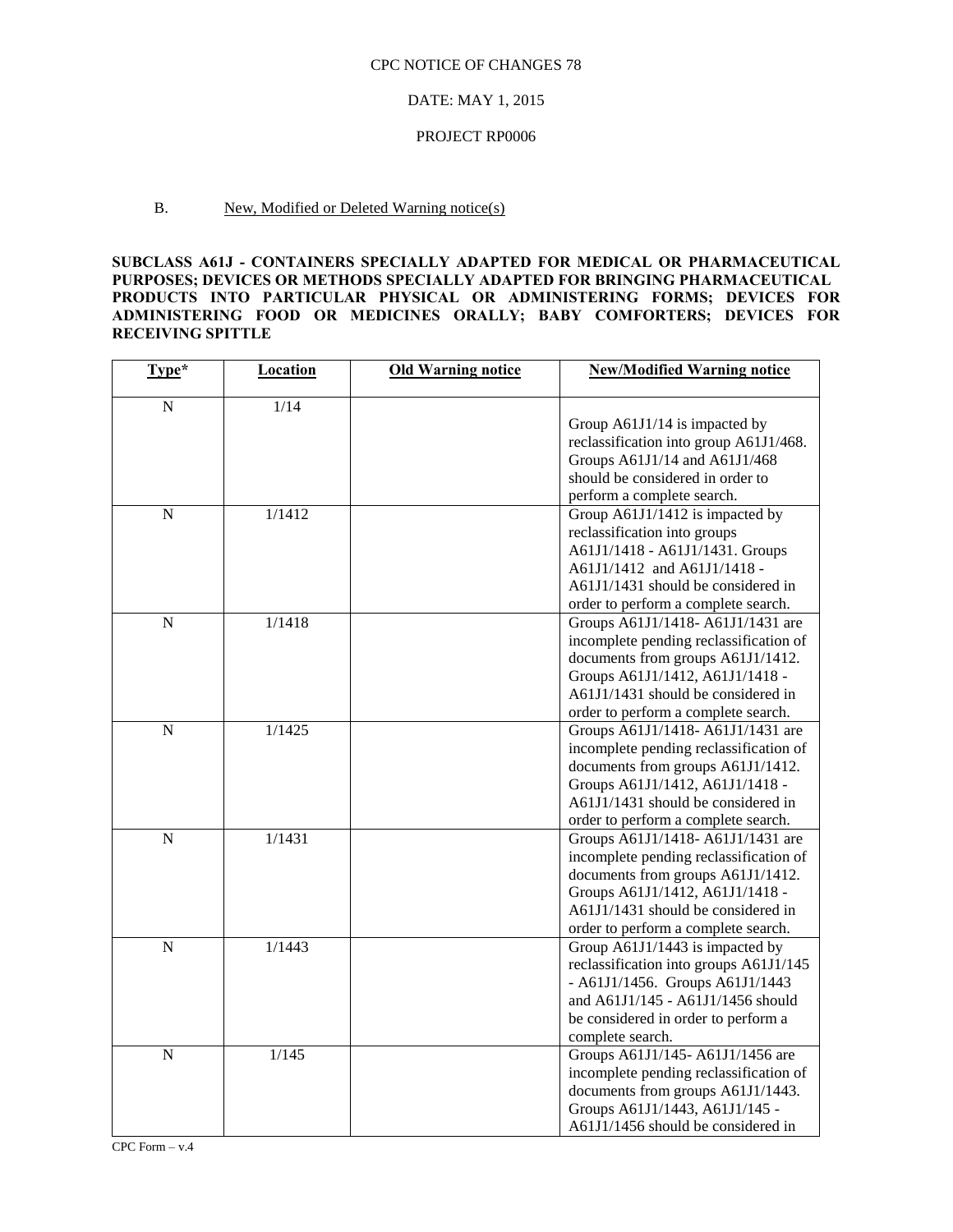# DATE: MAY 1, 2015

| Type*          | <b>Location</b> | <b>Old Warning notice</b> | <b>New/Modified Warning notice</b>     |
|----------------|-----------------|---------------------------|----------------------------------------|
|                |                 |                           | order to perform a complete search.    |
| $\overline{N}$ | 1/1456          |                           | Groups A61J1/145-A61J1/1456 are        |
|                |                 |                           | incomplete pending reclassification of |
|                |                 |                           | documents from groups A61J1/1443.      |
|                |                 |                           | Groups A61J1/1443, A61J1/145 -         |
|                |                 |                           | A61J1/1456 should be considered in     |
|                |                 |                           | order to perform a complete search.    |
| $\overline{N}$ | 1/1468          |                           | Group A61J1/1468 is incomplete         |
|                |                 |                           | pending reclassification of documents  |
|                |                 |                           | from group A61J1/14.                   |
|                |                 |                           | Groups A61J1/14 and A61J1/1468         |
|                |                 |                           | should be considered in order to       |
|                |                 |                           | perform a complete search.             |
| $\overline{N}$ | 1/1475          |                           | Group A61J1/1475 is impacted by        |
|                |                 |                           | reclassification into groups           |
|                |                 |                           | A61J1/1481 - A61J1/1487. Groups        |
|                |                 |                           | A61J1/1475 and A61J1/1481 -            |
|                |                 |                           | A61J1/1487 should be considered in     |
|                |                 |                           | order to perform a complete search.    |
| $\overline{N}$ | 1/1481          |                           | Groups A61J1/1481-A61J1/1487 are       |
|                |                 |                           | incomplete pending reclassification of |
|                |                 |                           | documents from group A61J1/1475.       |
|                |                 |                           | Groups A61J1/1475, A61J1/1481 -        |
|                |                 |                           | A61J1/1487 should be considered in     |
|                |                 |                           | order to perform a complete search.    |
| ${\bf N}$      | 1/1487          |                           | Groups A61J1/1481-A61J1/1487 are       |
|                |                 |                           | incomplete pending reclassification of |
|                |                 |                           | documents from groups A61J1/1475.      |
|                |                 |                           | Groups A61J1/1475, A61J1/1481 -        |
|                |                 |                           | A61J1/1487 should be considered in     |
|                |                 |                           | order to perform a complete search.    |
| $\overline{N}$ | 1/20            |                           | Group A61J1/20 is impacted by          |
|                |                 |                           | reclassification into groups           |
|                |                 |                           | A61J1/2003 - A61J1/2086. Groups        |
|                |                 |                           | A61J1/20 and A61J1/2003 -              |
|                |                 |                           | A61J1/2086 should be considered in     |
|                |                 |                           | order to perform a complete search     |
| $\overline{N}$ | 1/2003          |                           | Groups A61J1/2003- A61J1/2086 are      |
|                |                 |                           | incomplete pending reclassification of |
|                |                 |                           | documents from groups A61J1/20.        |
|                |                 |                           | Groups A61J1/20, A61J1/2003 -          |
|                |                 |                           | A61J1/2086 should be considered in     |
|                |                 |                           | order to perform a complete search.    |
| ${\bf N}$      | 7/0409          |                           | Group A61J7/0409 is impacted by        |
|                |                 |                           | reclassification into groups           |
|                |                 |                           | A61J7/0418 - A61J7/0463. Groups        |
|                |                 |                           | A61J7/0409 and A61J7/0418 -            |
|                |                 |                           | A61J7/0463 should be considered in     |
|                |                 |                           | order to perform a complete search.    |
| ${\bf N}$      | 7/0418          |                           | Groups A61J7/0418-A61J7/0463 are       |
|                |                 |                           | incomplete pending reclassification of |
|                |                 |                           |                                        |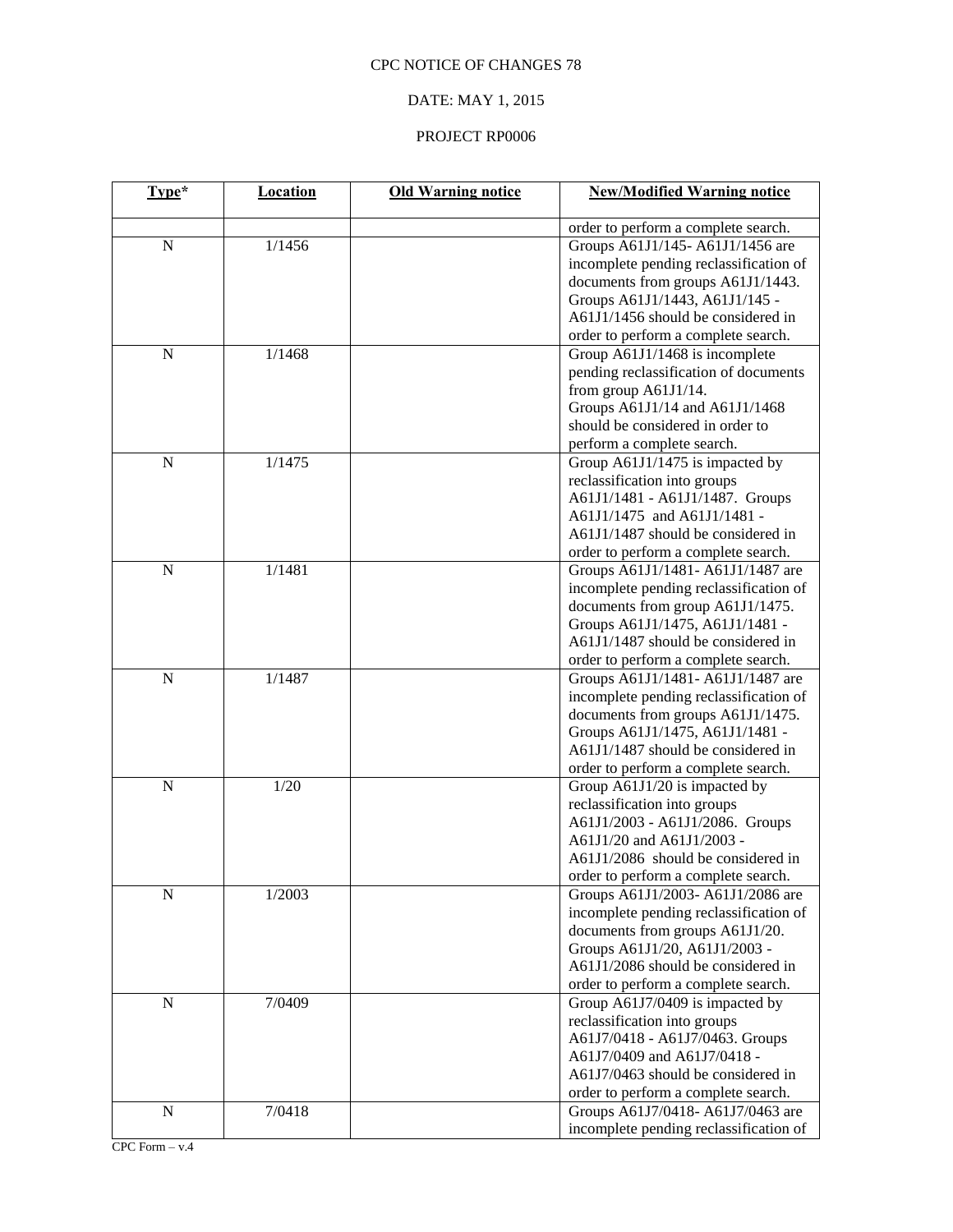# DATE: MAY 1, 2015

| Type*          | <b>Location</b> | <b>Old Warning notice</b> | <b>New/Modified Warning notice</b>     |
|----------------|-----------------|---------------------------|----------------------------------------|
|                |                 |                           |                                        |
|                |                 |                           | documents from groups A61J7/0409.      |
|                |                 |                           | Groups A61J7/0409, A61J7/0418 -        |
|                |                 |                           | A61J7/0463 should be considered in     |
|                |                 |                           | order to perform a complete search.    |
| $\overline{N}$ | 7/0427          |                           | Groups A61J7/0418-A61J7/0463 are       |
|                |                 |                           | incomplete pending reclassification of |
|                |                 |                           | documents from groups A61J7/0409.      |
|                |                 |                           | Groups A61J7/0409, A61J7/0418 -        |
|                |                 |                           | A61J7/0463 should be considered in     |
|                |                 |                           | order to perform a complete search.    |
| $\mathbf N$    | 7/0454          |                           | Groups A61J7/0418-A61J7/0463 are       |
|                |                 |                           | incomplete pending reclassification of |
|                |                 |                           | documents from groups A61J7/0409.      |
|                |                 |                           | Groups A61J7/0409, A61J7/0418 -        |
|                |                 |                           | A61J7/0463 should be considered in     |
|                |                 |                           | order to perform a complete search.    |
| $\overline{N}$ | 7/0463          |                           | Groups A61J7/0418-A61J7/0463 are       |
|                |                 |                           | incomplete pending reclassification of |
|                |                 |                           | documents from groups A61J7/0409.      |
|                |                 |                           | Groups A61J7/0409, A61J7/0418 -        |
|                |                 |                           | A61J7/0463 should be considered in     |
|                |                 |                           | order to perform a complete search.    |
| $\mathbf N$    | 7/0481          |                           | Group A61J7/0481 is impacted by        |
|                |                 |                           | reclassification into group A61J7/049. |
|                |                 |                           | Group A61J7/0481 and A61J7/049         |
|                |                 |                           | should be considered in order to       |
|                |                 |                           | perform a complete search.             |
| $\overline{N}$ | 7/049           |                           | Group A61J7/049 is incomplete          |
|                |                 |                           | pending reclassification of documents  |
|                |                 |                           | from group A61J7/0481.                 |
|                |                 |                           | Groups A61J7/0481 and A61J7/049        |
|                |                 |                           | should be considered in order to       |
|                |                 |                           | perform a complete search.             |
| N              | 9/06            |                           | Group A61J9/06 is impacted by          |
|                |                 |                           | reclassification into groups           |
|                |                 |                           | A61J9/0607 - A61J9/0692. Groups        |
|                |                 |                           | A61J9/06 and A61J9/0607 -              |
|                |                 |                           | A61J9/0692 should be considered in     |
|                |                 |                           | order to perform a complete search.    |
| ${\bf N}$      | 9/0607          |                           | Groups A61J9/0607- A61J9/0692 are      |
|                |                 |                           | incomplete pending reclassification of |
|                |                 |                           | documents from groups A61J9/06.        |
|                |                 |                           | Groups A61J9/06, A61J9/0607 -          |
|                |                 |                           | A61J9/0692 should be considered in     |
|                |                 |                           | order to perform a complete search.    |
| ${\bf N}$      | 9/0615          |                           | Groups A61J9/0607- A61J9/0692 are      |
|                |                 |                           | incomplete pending reclassification of |
|                |                 |                           | documents from groups A61J9/06.        |
|                |                 |                           | Groups A61J9/06, A61J9/0607 -          |
|                |                 |                           | A61J9/0692 should be considered in     |
|                |                 |                           | order to perform a complete search.    |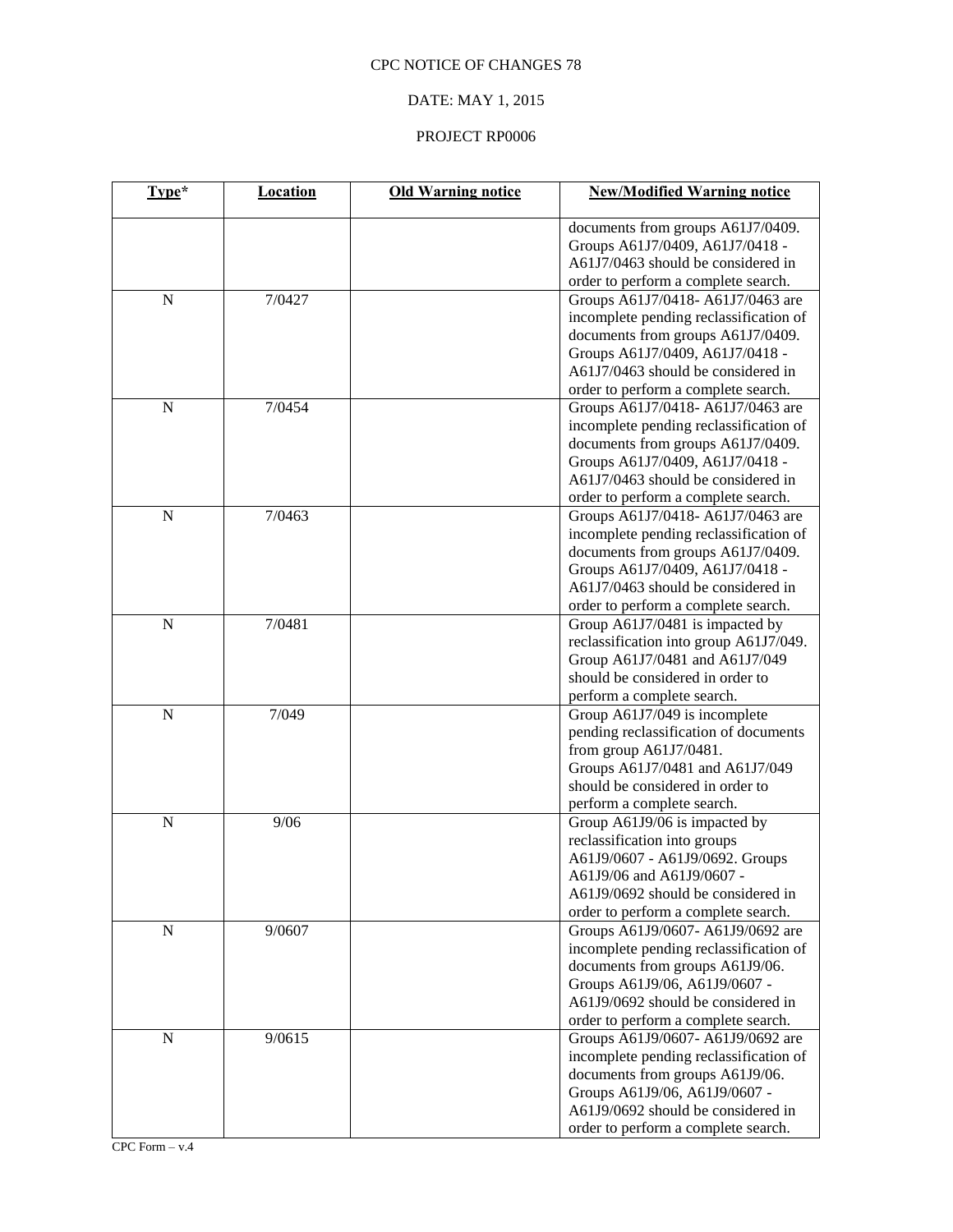### DATE: MAY 1, 2015

| Type*       | <b>Location</b> | <b>Old Warning notice</b> | <b>New/Modified Warning notice</b>                                                                                                                                                    |
|-------------|-----------------|---------------------------|---------------------------------------------------------------------------------------------------------------------------------------------------------------------------------------|
| N           | 9/0623          |                           | Groups A61J9/0607- A61J9/0692 are<br>incomplete pending reclassification of<br>documents from groups A61J9/06.<br>Groups A61J9/06, A61J9/0607 -<br>A61J9/0692 should be considered in |
|             |                 |                           | order to perform a complete search.                                                                                                                                                   |
| $\mathbf N$ | 9/063           |                           | Groups A61J9/0607- A61J9/0692 are                                                                                                                                                     |
|             |                 |                           | incomplete pending reclassification of                                                                                                                                                |
|             |                 |                           | documents from groups A61J9/06.                                                                                                                                                       |
|             |                 |                           | Groups A61J9/06, A61J9/0607 -                                                                                                                                                         |
|             |                 |                           | A61J9/0692 should be considered in                                                                                                                                                    |
| N           |                 |                           | order to perform a complete search.                                                                                                                                                   |
|             | 9/0653          |                           | Groups A61J9/0607- A61J9/0692 are<br>incomplete pending reclassification of                                                                                                           |
|             |                 |                           | documents from groups A61J9/06.                                                                                                                                                       |
|             |                 |                           | Groups A61J9/06, A61J9/0607 -                                                                                                                                                         |
|             |                 |                           | A61J9/0692 should be considered in                                                                                                                                                    |
|             |                 |                           | order to perform a complete search.                                                                                                                                                   |
| $\mathbf N$ | 15/0026         |                           | Group A61J15/0026 is impacted by                                                                                                                                                      |
|             |                 |                           | reclassification into groups                                                                                                                                                          |
|             |                 |                           | A61J15/0076 - A61J15/0088. Groups                                                                                                                                                     |
|             |                 |                           | A61J15/0026 and A61J15/0076 -                                                                                                                                                         |
|             |                 |                           | A61J15/0088 should be considered in                                                                                                                                                   |
|             |                 |                           | order to perform a complete search.                                                                                                                                                   |
| $\mathbf N$ | 15/0076         |                           | Groups A61J15/0076-A61J15/0088                                                                                                                                                        |
|             |                 |                           | are incomplete pending                                                                                                                                                                |
|             |                 |                           | reclassification of documents from                                                                                                                                                    |
|             |                 |                           | groups A61J15/0026.                                                                                                                                                                   |
|             |                 |                           | Groups A61J15/0026, A61J15/0076 -                                                                                                                                                     |
|             |                 |                           | A61J15/0088 should be considered in                                                                                                                                                   |
|             |                 |                           | order to perform a complete search.                                                                                                                                                   |
| N           | 15/008          |                           | Groups A61J15/0076-A61J15/0088                                                                                                                                                        |
|             |                 |                           | are incomplete pending<br>reclassification of documents from                                                                                                                          |
|             |                 |                           | groups A61J15/0026.                                                                                                                                                                   |
|             |                 |                           | Groups A61J15/0026, A61J15/0076 -                                                                                                                                                     |
|             |                 |                           | A61J15/0088 should be considered in                                                                                                                                                   |
|             |                 |                           | order to perform a complete search.                                                                                                                                                   |
| $\mathbf N$ | 17/00           |                           | Group A61J17/00 is impacted by                                                                                                                                                        |
|             |                 |                           | reclassification into groups                                                                                                                                                          |
|             |                 |                           | A61J17/001 - A61J17/008. Groups                                                                                                                                                       |
|             |                 |                           | A61J17/00 and A61J17/001 -                                                                                                                                                            |
|             |                 |                           | A61J17/008 should be considered in                                                                                                                                                    |
|             |                 |                           | order to perform a complete search.                                                                                                                                                   |
| $\mathbf N$ | 17/001          |                           | Groups A61J17/001-A61J17/008 are                                                                                                                                                      |
|             |                 |                           | incomplete pending reclassification of                                                                                                                                                |
|             |                 |                           | documents from groups A61J17/00.                                                                                                                                                      |
|             |                 |                           | Groups A61J17/00, A61J17/001 -                                                                                                                                                        |
|             |                 |                           | A61J17/008 should be considered in                                                                                                                                                    |
|             |                 |                           | order to perform a complete search.                                                                                                                                                   |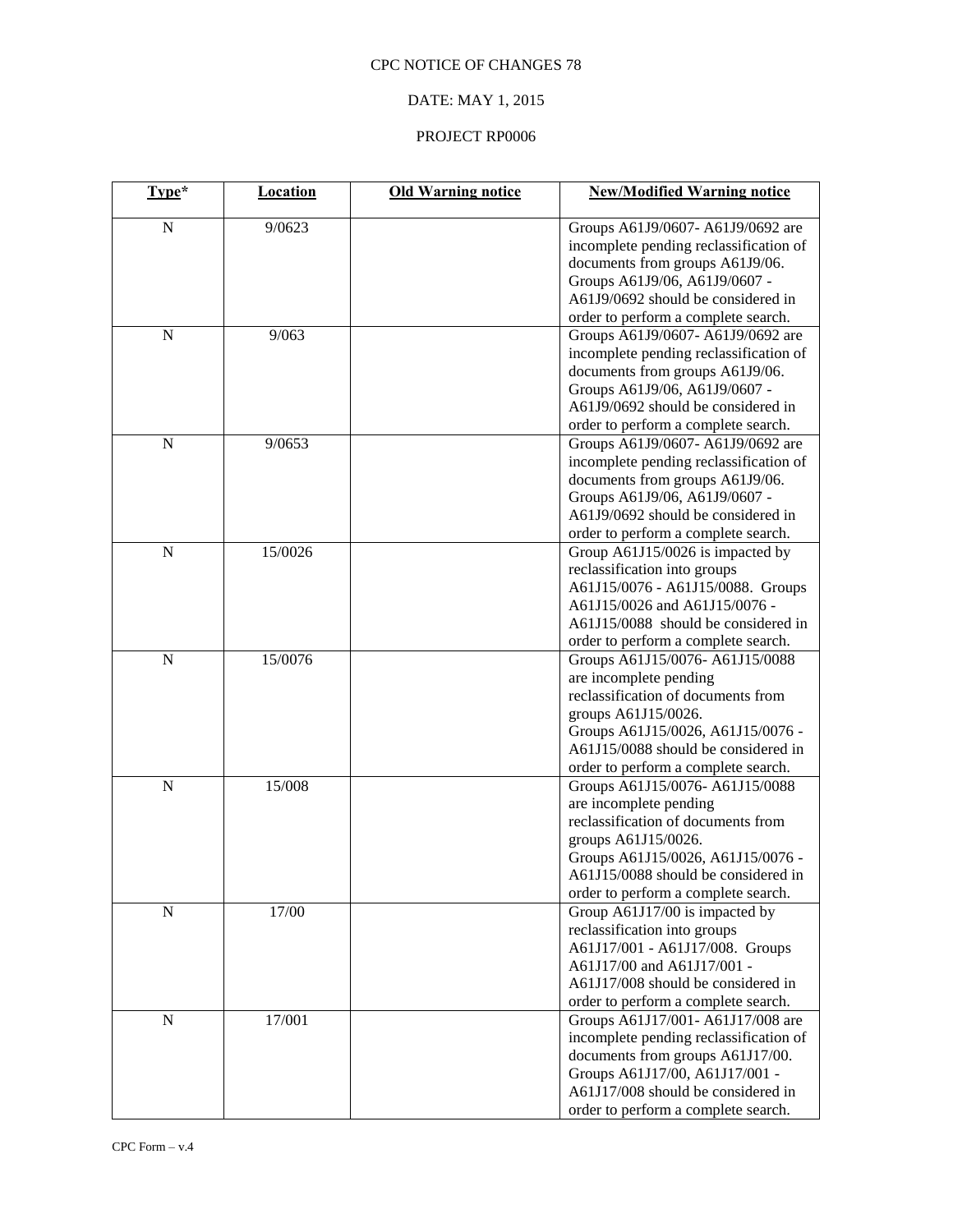### DATE: MAY 1, 2015

#### PROJECT RP0006

 $N = new warning, M = modified warning, D = deleted warning$ 

NOTE: The "Location" column only requires the symbol PRIOR to the location of the warning. No further directions such as "before" or "after" are required.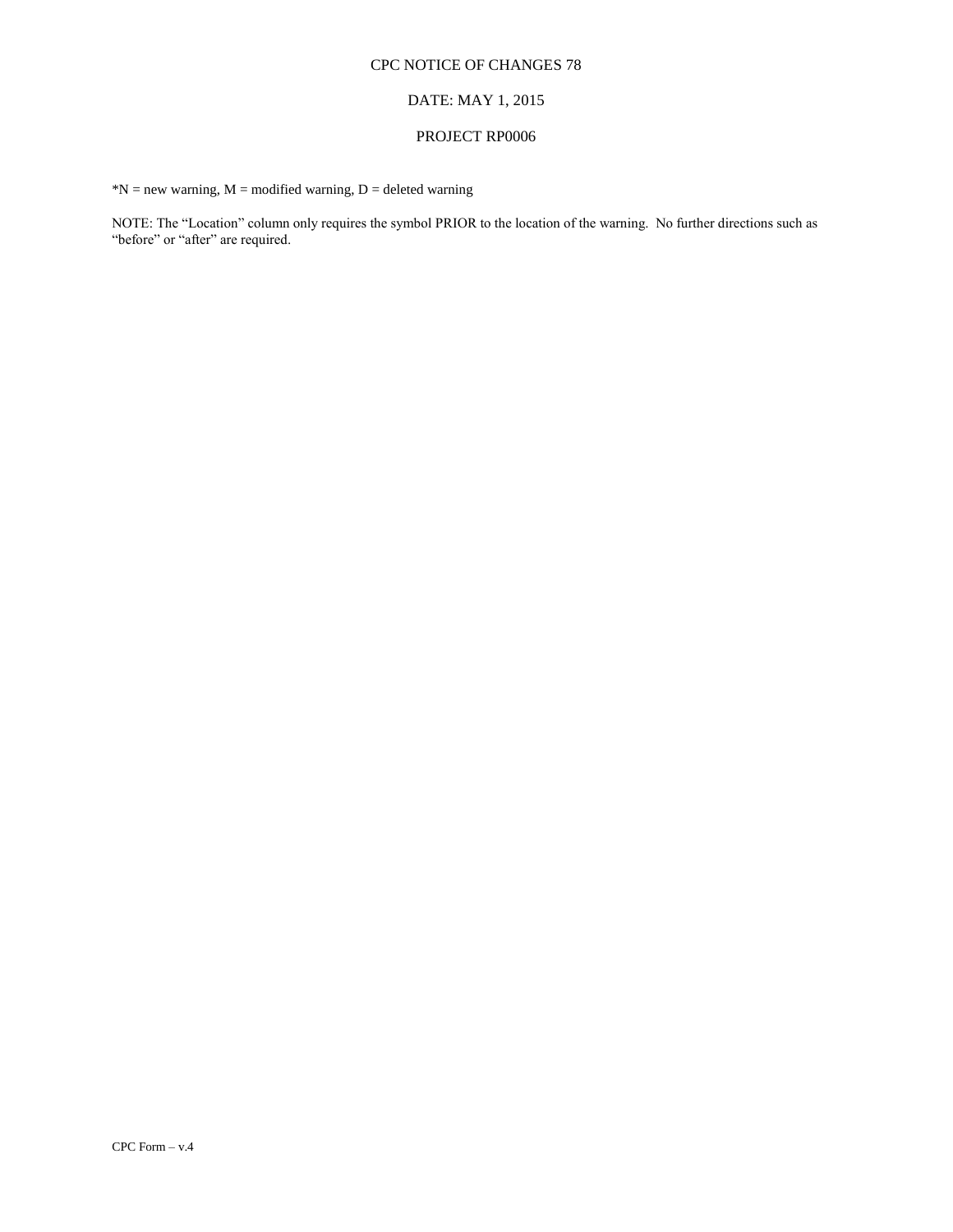### DATE: MAY 1, 2015

### PROJECT RP0006

# 2. B. DEFINITIONS QUICK FIX

| Symbol                | <b>Location</b> of   | <b>Existing reference symbol or</b>                            | <b>Action; New symbol; New text</b>                |
|-----------------------|----------------------|----------------------------------------------------------------|----------------------------------------------------|
|                       | change               | text                                                           |                                                    |
|                       | (e.g., section       |                                                                |                                                    |
|                       | title)               |                                                                |                                                    |
| A61J 1/20             | Definition           | Containers comprising multiple                                 | <b>Add Bullets:</b>                                |
|                       | Statement            | compartments                                                   | Containers comprising<br>$\bullet$                 |
|                       |                      | Connectors for creating two way                                | multiple compartments                              |
|                       |                      | fluid paths between (different<br>types of) containers such as | Connectors for creating                            |
|                       |                      | vials, ampoules, bags syringes.                                | two way fluid paths                                |
|                       |                      |                                                                | between (different types<br>of) containers such as |
|                       |                      |                                                                | vials, ampoules, bags                              |
|                       |                      |                                                                | syringes.                                          |
| A61J 1/20             | References           | Industrial filling of ampoules,                                | Move table row to Special Rules                    |
|                       | relevant             | vials, syringes, etc. B65B3/003                                | as new table row within it:                        |
|                       |                      |                                                                | Industrial filling of<br>B65B3/003                 |
|                       |                      |                                                                | ampoules, vials,                                   |
|                       |                      |                                                                | syringes, etc.                                     |
| A61J 1/20             | <b>Special Rules</b> | A61J 2001/2006                                                 | A61J 1/2006                                        |
|                       |                      |                                                                | Piercing means                                     |
| A61J 1/20             | <b>Special Rules</b> | A61J 2001/202                                                  | A61J 1/202                                         |
|                       |                      |                                                                | Separating means                                   |
| A61J 1/20             | <b>Special Rules</b> | A61J 2001/2048                                                 | A61J 1/2048                                        |
|                       |                      |                                                                | Connecting means                                   |
| A61J 1/20             | <b>Special Rules</b> | A61J 2001/2068                                                 | A61J 1/2068                                        |
|                       |                      |                                                                | Venting means                                      |
| A61J 1/20             | <b>Special Rules</b> | A61J 2001/2079                                                 | A61J 1/2079                                        |
| $\overline{A61J1/20}$ | References           |                                                                | Filtering means<br>Move table row to Special Rules |
|                       | relevant             |                                                                | as new table row within it:                        |
|                       |                      |                                                                | Containers in general B65D81/32                    |
|                       |                      |                                                                | with provisions for                                |
|                       |                      |                                                                | mixing contents                                    |
| A61J1/20              | Special rules        | "Details and accessories of the                                | "Details and accessories of the                    |
|                       |                      | arrangements of A61J1/20 and                                   | arrangements of A61J1/20 and its                   |
|                       |                      | its subgroups are classified in the                            | subgroups are also classified in the               |
|                       |                      | following Indexing Codes and                                   | following subgroups, at least as                   |
|                       |                      | their subgroups:"                                              | additional information."                           |
| A61J 7/04             | <b>Special Rules</b> | A61J 2007/0418                                                 | A61J 7/0418                                        |
|                       |                      |                                                                | With electronic history memory                     |
| A61J 7/04             | <b>Special Rules</b> | A61J 2007/0427                                                 | A61J 7/0427                                        |
|                       |                      |                                                                | With direct interaction with a                     |
|                       |                      |                                                                | dispensing or delivery system                      |
| A61J 7/04             | <b>Special Rules</b> | A61J 2007/0436                                                 | A61J 7/0436                                        |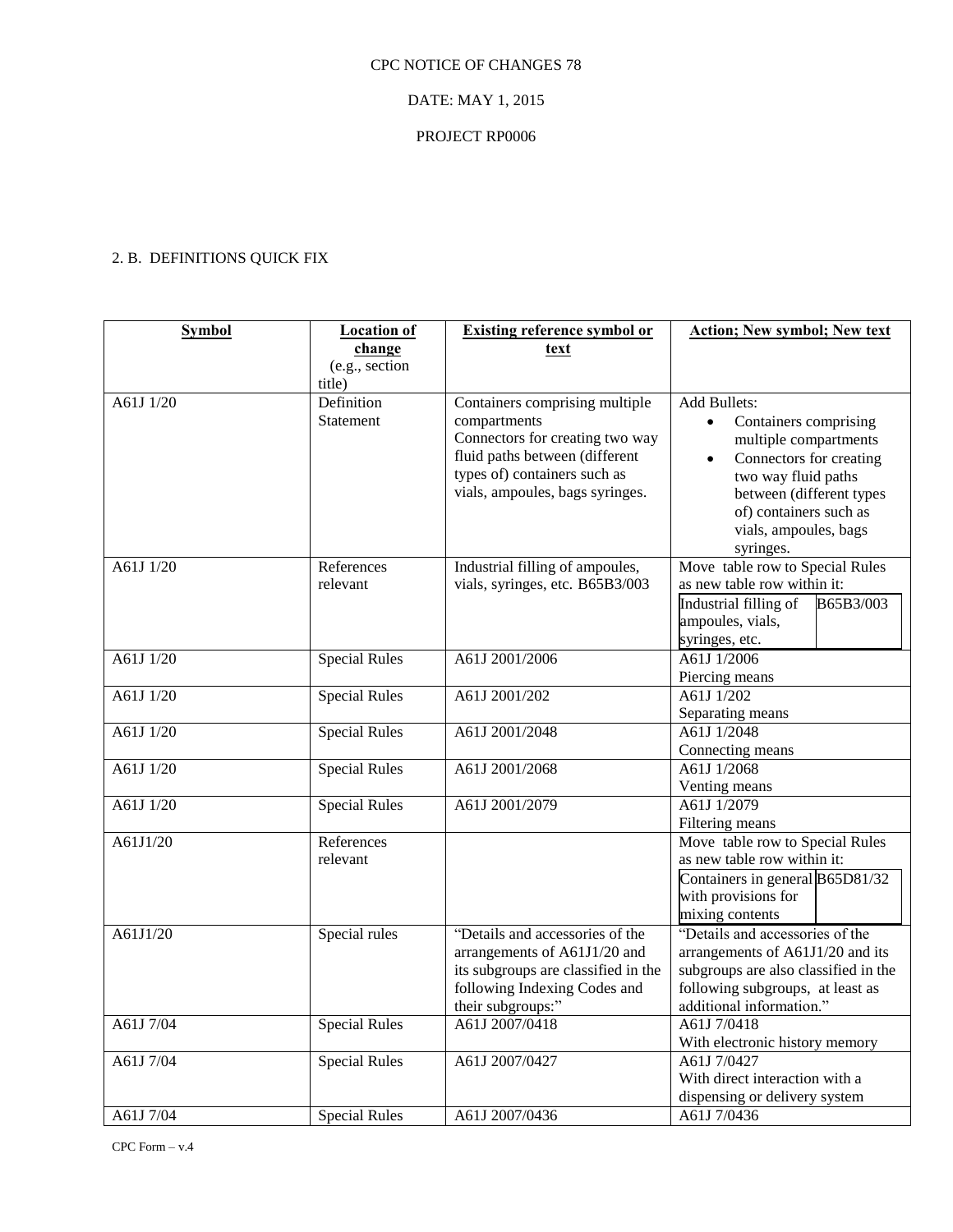### DATE: MAY 1, 2015

#### PROJECT RP0006

|            |                      |                | Resulting from removing a drug       |
|------------|----------------------|----------------|--------------------------------------|
|            |                      |                | from, or opening a container         |
| A61J 7/04  | <b>Special Rules</b> | A61J 2007/0445 | A61J 7/0445                          |
|            |                      |                | By preventing drug dispensing        |
|            |                      |                | during a predetermined time period   |
| A61J 7/04  | <b>Special Rules</b> | A61J 2007/0454 | A61J 7/0454                          |
|            |                      |                | For multiple drugs                   |
| A61J 7/04  | <b>Special Rules</b> | A61J 2007/0463 | A61J 7/0463                          |
|            |                      |                | For multiple patients                |
| A61J 9/06  | <b>Special Rules</b> | A61J 2009/0607 | A61J 9/0607                          |
|            |                      |                | Having aesthetic properties, e.g.    |
|            |                      |                | toy-like or imitating a female       |
|            |                      |                | breast                               |
| A61J 9/06  | <b>Special Rules</b> | A61J 2009/0615 | A61J 9/0615                          |
|            |                      |                | Providing isolation                  |
| A61J 9/06  | <b>Special Rules</b> | A61J 2009/0623 | A61J 9/0623                          |
|            |                      |                | Facilitating gripping                |
| A61J 9/06  | <b>Special Rules</b> | A61J 2009/063  | A61J 9/063                           |
|            |                      |                | Having a particular supporting       |
|            |                      |                | function                             |
| A61J 9/06  | <b>Special Rules</b> | A61J 2009/0653 | A61J 9/0653                          |
|            |                      |                | Characterised by the type of         |
|            |                      |                | support                              |
| A61J15/00  | References           |                | <b>Add Informative References</b>    |
|            | relevant             |                | section and insert as new table row: |
|            |                      |                | Drinking tubes as<br>A47G21/18       |
|            |                      |                | tableware                            |
| A61J15/00  | Special rules        |                | "Complex devices should be           |
|            |                      |                | classified in the group A61J1/20."   |
|            |                      |                |                                      |
| A61J 17/00 | <b>Special Rules</b> | A61J 2017/002  | A61J 17/002                          |
|            |                      |                | With music box                       |
| A61J 17/00 | <b>Special Rules</b> | A61J 2017/003  | A61J 17/003                          |
|            |                      |                | With thermometer                     |
| A61J 17/00 | <b>Special Rules</b> | A61J 2017/005  | A61J 17/005                          |
|            |                      |                | Light-emitting                       |
| A61J 17/00 | <b>Special Rules</b> | A61J 2017/006  | A61J 17/006                          |
|            |                      |                | Releasing medication                 |
| A61J 17/00 | <b>Special Rules</b> | A61J 2017/007  | A61J 17/007                          |
|            |                      |                | Mounted on soft cushion or doll      |
| A61J 17/00 | <b>Special Rules</b> | A61J 2017/008  | A61J 17/008                          |
|            |                      |                | With protective shield               |

NOTES:

- The table above is used for corrections or modifications to existing definitions, e.g. delete an entire definition or part thereof; propose new wording or modify wording of a section, change the symbol the definition is associated with, change or delete a reference symbol, etc.
- $\bullet$  Do not delete (F) symbol definitions.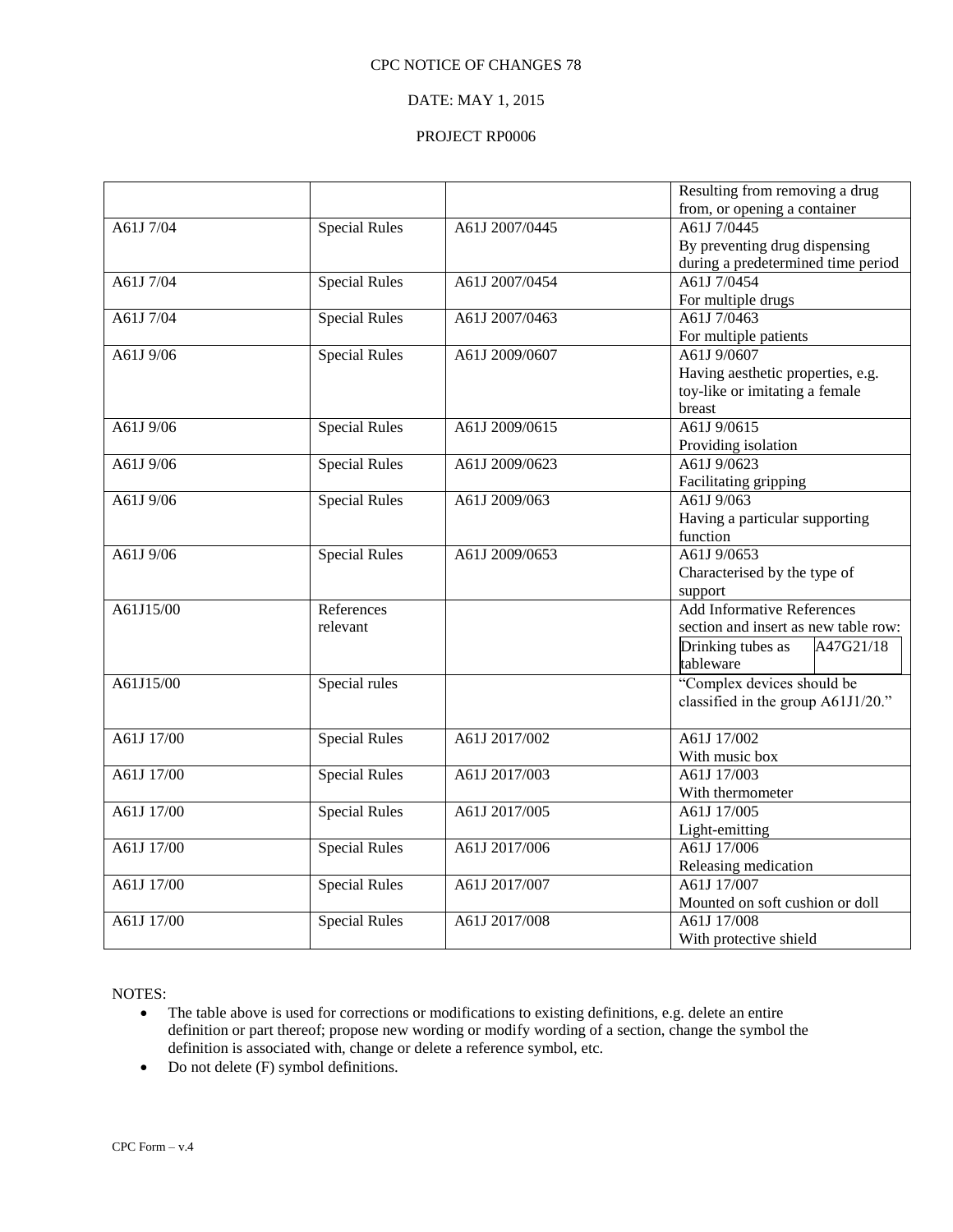### DATE: MAY 1, 2015

### PROJECT RP0006

# 3. REVISION CONCORDANCE LIST (RCL)

| Type*          | <b>From CPC Symbol (existing)</b> | <b>To CPC Symbol(s)</b>             |
|----------------|-----------------------------------|-------------------------------------|
|                |                                   |                                     |
| $\mathsf{C}$   | A61J 1/14                         | A61J 1/14; A61J 1/1468              |
| $\overline{C}$ | A61J1/1412                        | A61J 1/1412;                        |
|                |                                   | A61J 1/1418-A61J 1/1431             |
| $\mathbf C$    | A61J1/1443                        | A61J 1/1443;                        |
|                |                                   | A61J 1/145- A61J 1/1456             |
| $\mathcal{C}$  | A61J1/1475                        | A61J 1/1475;                        |
|                |                                   | A61J 1/1481- A61J 1/1487            |
| $\mathsf{C}$   | A61J $1/20$                       | A61J 1/20; A61J 1/2003- A61J 1/2086 |
| $\overline{C}$ | A61J 7/0409                       | A61J 7/0409;                        |
|                |                                   | A61J 7/0418- A61J 7/0463            |
| $\mathsf{C}$   | A61J 7/0481                       | A61J 7/0481;                        |
|                |                                   | A61J 7/049                          |
| C              | A61J 9/06                         | A61J 9/06; A61J 9/0607- A61J 9/0692 |
| $\mathcal{C}$  | A61J 15/0026                      | A61J 15/0026;                       |
|                |                                   | A61J 15/0076- A61J 15/0088          |
| $\mathsf{C}$   | A61J 17/00                        | A61J 17/00;                         |
|                |                                   | A61J 17/001- A61J 17/008            |
| D              | A61J 2001/1418                    | A61J1/1418                          |
| D              | A61J 2001/1425                    | A61J1/1425                          |
| D              | A61J 2001/1431                    | A61J1/1431                          |
| D              | A61J 2001/145                     | A61J1/145                           |
| D              | A61J 2001/1456                    | A61J1/1456                          |
| D              | A61J 2001/1468                    | A61J1/1468                          |
| D              | A61J 2001/1481                    | A61J1/1481                          |
| D              | A61J 2001/1487                    | A61J1/1487                          |
| D              | A61J 2001/2003                    | A61J1/2003                          |
| D              | A61J 2001/2006                    | A61J1/2006                          |
| D              | A61J 2001/201                     | A61J1/201                           |
| D              | A61J 2001/2013                    | A61J1/2013                          |
| D              | A61J 2001/2017                    | A61J1/2017                          |
| D              | A61J 2001/202                     | A61J1/202                           |
| D              | A61J 2001/2024                    | A61J1/2024                          |
| D              | A61J 2001/2027                    | A61J1/2027                          |
| D              | A61J 2001/2031                    | A61J1/2031                          |
| D              | A61J 2001/2034                    | A61J1/2034                          |
| D              | A61J 2001/2037                    | A61J1/2037                          |
| D              | A61J 2001/2041                    | A61J1/2041                          |
| D              | A61J 2001/2044                    | A61J1/2044                          |
| D              | A61J 2001/2048                    | A61J1/2048                          |
| D              | A61J 2001/2051                    | A61J1/2051                          |
| D              | A61J 2001/2055                    | A61J1/2055                          |
| D              | A61J 2001/2058                    | A61J1/2058                          |
| D              | A61J 2001/2062                    | A61J1/2062                          |
| D              | A61J 2001/2065                    | A61J1/2065                          |
| D              | A61J 2001/2068                    | A61J1/2068                          |
| D              | A61J 2001/2072                    | A61J1/2072                          |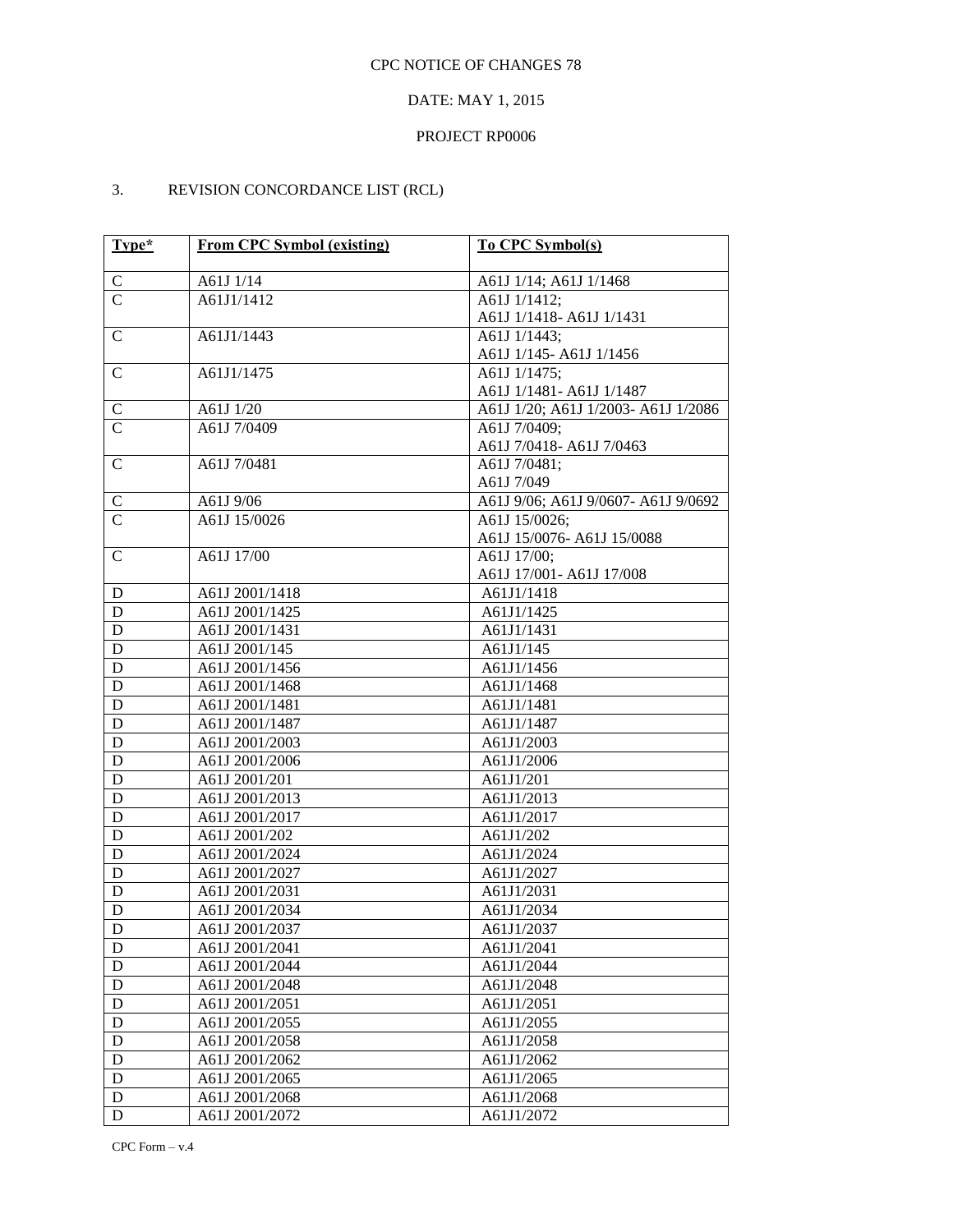#### DATE: MAY 1, 2015

#### PROJECT RP0006

| Type*       | <b>From CPC Symbol (existing)</b> | <b>To CPC Symbol(s)</b> |
|-------------|-----------------------------------|-------------------------|
| D           | A61J 2001/2075                    | A61J1/2075              |
| D           | A61J 2001/2079                    | A61J1/2079              |
| D           | A61J 2001/2082                    | A61J1/2082              |
| D           | A61J 2001/2086                    | A61J1/2086              |
|             | A61J 2007/0418                    | A61J7/0418              |
| D           |                                   |                         |
| D           | A61J 2007/0427                    | A61J7/0427              |
| D           | A61J 2007/0436                    | A61J 7/0436             |
| D           | A61J 2007/0445                    | A61J 7/0445             |
| D           | A61J 2007/0454                    | A61J 7/0454             |
| D           | A61J 2007/0463                    | A61J 7/0463             |
| D           | A61J 2007/049                     | A61J 7/049              |
| D           | A61J 2009/0607                    | A61J9/0607              |
| D           | A61J 2009/0615                    | A61J9/0615              |
| D           | A61J 2009/0623                    | A61J9/0623              |
| D           | A61J 2009/063                     | A61J9/063               |
| $\mathbf D$ | A61J 2009/0638                    | A61J9/0638              |
| D           | A61J 2009/0646                    | A61J9/0646              |
| D           | A61J 2009/0653                    | A61J9/0653              |
| D           | A61J 2009/0661                    | A61J9/0661              |
| D           | A61J 2009/0669                    | A61J9/0669              |
| D           | A61J 2009/0676                    | A61J9/0676              |
| $\mathbf D$ | A61J 2009/0684                    | A61J9/0684              |
| D           | A61J 2009/0692                    | A61J9/0692              |
| D           | A61J 2015/0076                    | A61J15/0076             |
| D           | A61J 2015/008                     | A61J15/008              |
| D           | A61J 2015/0084                    | A61J15/0084             |
| D           | A61J 2015/0088                    | A61J15/0088             |
| D           | A61J 2017/001                     | A61J17/001              |
| D           | A61J 2017/002                     | A61J17/002              |
| D           | A61J 2017/003                     | A61J17/003              |
| D           | A61J 2017/005                     | A61J17/005              |
| D           | A61J 2017/006                     | A61J17/006              |
| D           | A61J 2017/007                     | A61J17/007              |
|             |                                   |                         |
| D           | A61J 2017/008                     | A61J17/008              |

 $*C$  = entries with modified file scope where reclassification of documents from the entries is involved;  $Q$  = new entries which are firstly populated with documents via administrative transfers from deleted (D) entries. Afterwards, the transferred documents into the Q entry will either stay or be moved to more appropriate entries, as determined by intellectual reclassification;  $D =$ deleted entries.

NOTES:

- $\bullet$  Only C, D, and Q type entries are included in the table above.
- When multiple symbols are included in the "To" column, avoid using ranges of symbols in order to be as precise as possible.
- For administrative transfer of documents, the following text should be used: "< administrative transfer to XX>" or ">
"<administrative transfer to XX and YY simultaneously>" when administrative transfer of the same documents is to more than one place.
- Administrative transfer to main trunk groups is assumed to be "invention information", unless otherwise indicated, and to 2000 series groups is assumed to be "additional information".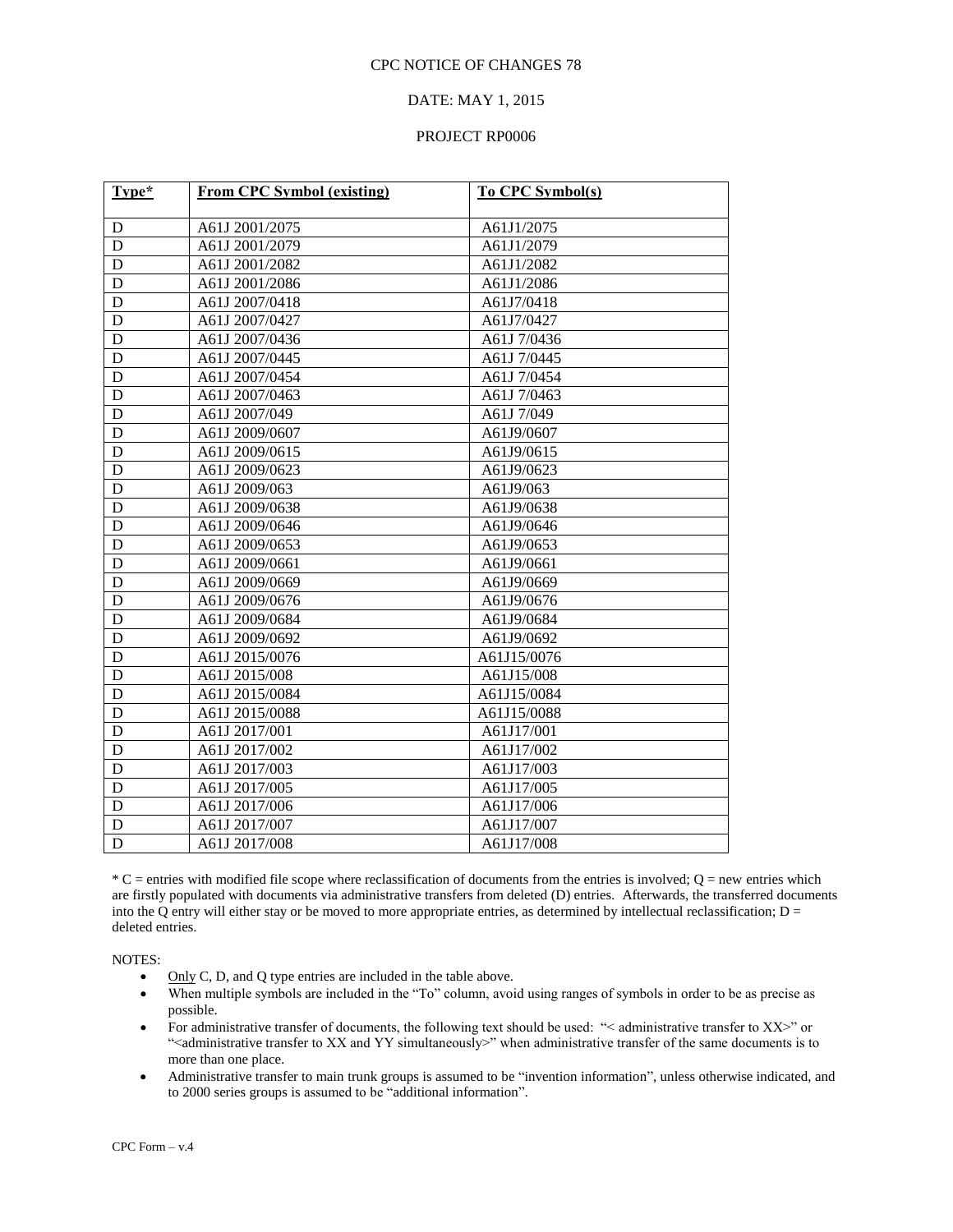### DATE: MAY 1, 2015

#### PROJECT RP0006

# 4. CHANGES TO THE CPC-TO-IPC CONCORDANCE LIST (CICL)

| CPC        | <b>IPC</b> | Action*    |
|------------|------------|------------|
|            |            |            |
| A61J1/1418 | A61J 1/14  | <b>NEW</b> |
| A61J1/1425 | A61J 1/14  | <b>NEW</b> |
| A61J1/1431 | A61J 1/14  | <b>NEW</b> |
| A61J1/145  | A61J 1/14  | <b>NEW</b> |
| A61J1/1456 | A61J 1/14  | <b>NEW</b> |
| A61J1/1468 | A61J 1/14  | <b>NEW</b> |
| A61J1/1481 | A61J 1/14  | <b>NEW</b> |
| A61J1/1487 | A61J 1/14  | <b>NEW</b> |
| A61J1/2003 | A61J 1/20  | <b>NEW</b> |
| A61J1/2006 | A61J 1/20  | <b>NEW</b> |
| A61J1/201  | A61J 1/20  | <b>NEW</b> |
| A61J1/2013 | A61J 1/20  | <b>NEW</b> |
| A61J1/2017 | A61J 1/20  | <b>NEW</b> |
| A61J1/202  | A61J 1/20  | <b>NEW</b> |
| A61J1/2024 | A61J 1/20  | <b>NEW</b> |
| A61J1/2027 | A61J 1/20  | <b>NEW</b> |
| A61J1/2031 | A61J 1/20  | <b>NEW</b> |
| A61J1/2034 | A61J 1/20  | <b>NEW</b> |
| A61J1/2037 | A61J 1/20  | <b>NEW</b> |
| A61J1/2041 | A61J 1/20  | <b>NEW</b> |
| A61J1/2044 | A61J 1/20  | <b>NEW</b> |
| A61J1/2048 | A61J 1/20  | <b>NEW</b> |
| A61J1/2051 | A61J 1/20  | <b>NEW</b> |
| A61J1/2055 | A61J 1/20  | <b>NEW</b> |
| A61J1/2058 | A61J 1/20  | <b>NEW</b> |
| A61J1/2062 | A61J 1/20  | <b>NEW</b> |
| A61J1/2065 | A61J 1/20  | <b>NEW</b> |
| A61J1/2068 | A61J 1/20  | <b>NEW</b> |
| A61J1/2072 | A61J 1/20  | <b>NEW</b> |
| A61J1/2075 | A61J 1/20  | <b>NEW</b> |
| A61J1/2079 | A61J 1/20  | <b>NEW</b> |
| A61J1/2082 | A61J 1/20  | <b>NEW</b> |
| A61J1/2086 | A61J 1/20  | <b>NEW</b> |
| A61J7/0418 | A61J 7/04  | <b>NEW</b> |
| A61J7/0427 | A61J 7/04  | <b>NEW</b> |
| A61J7/0436 | A61J 7/04  | <b>NEW</b> |
| A61J7/0445 | A61J 7/04  | <b>NEW</b> |
| A61J7/0454 | A61J 7/04  | <b>NEW</b> |
| A61J7/0463 | A61J 7/04  | <b>NEW</b> |
| A61J7/049  | A61J 7/04  | <b>NEW</b> |
| A61J9/0607 | A61J 9/06  | <b>NEW</b> |
| A61J9/0615 | A61J 9/06  | <b>NEW</b> |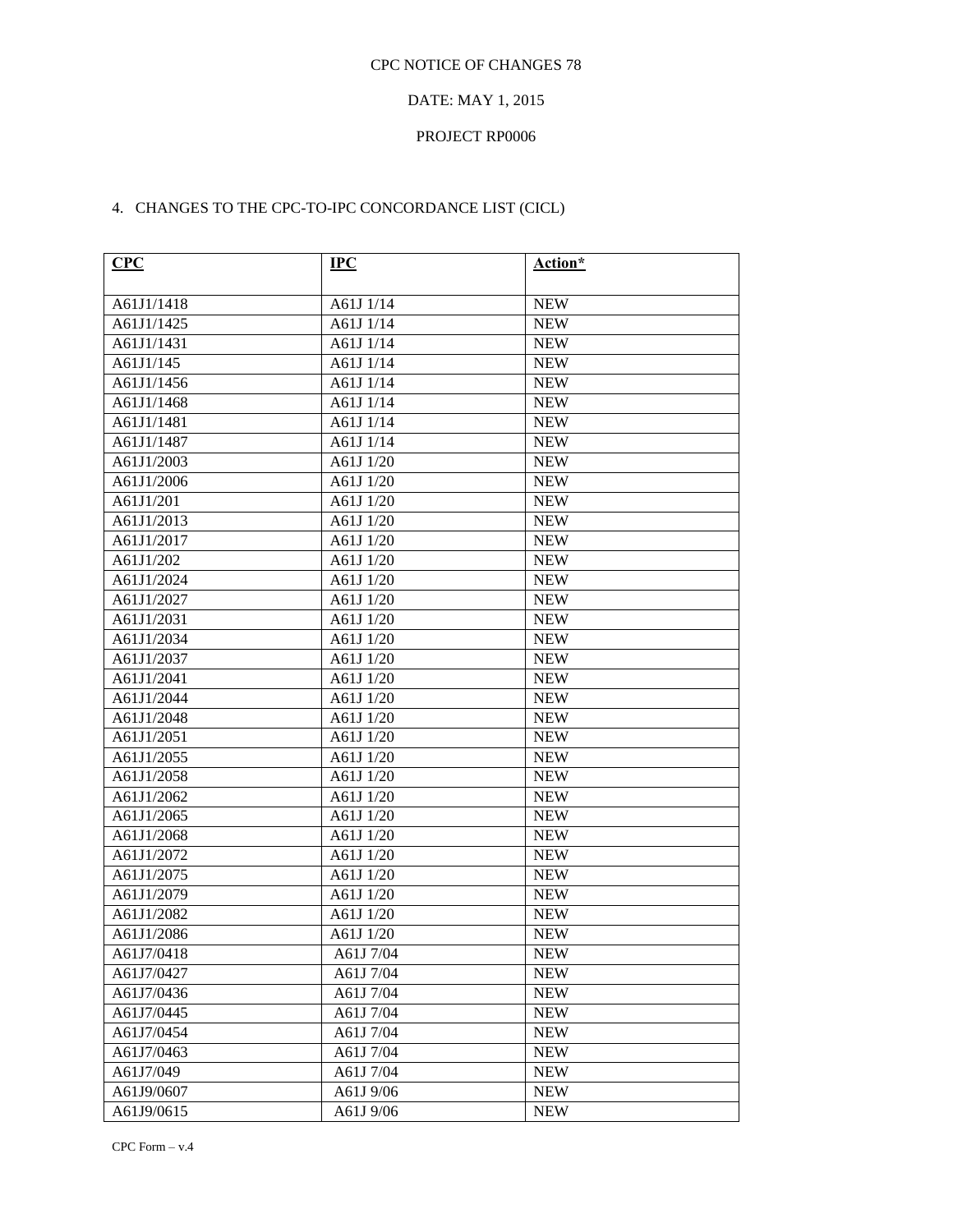### DATE: MAY 1, 2015

#### PROJECT RP0006

| CPC            | $IPC$      | Action*       |
|----------------|------------|---------------|
| A61J9/0623     | A61J 9/06  | <b>NEW</b>    |
| A61J9/063      | A61J 9/06  | <b>NEW</b>    |
| A61J9/0638     | A61J 9/06  | <b>NEW</b>    |
| A61J9/0646     | A61J 9/06  | <b>NEW</b>    |
| A61J9/0653     | A61J 9/06  | <b>NEW</b>    |
| A61J9/0661     | A61J 9/06  | <b>NEW</b>    |
| A61J9/0669     | A61J 9/06  | <b>NEW</b>    |
| A61J9/0676     | A61J 9/06  | <b>NEW</b>    |
| A61J9/0684     | A61J 9/06  | <b>NEW</b>    |
| A61J9/0692     | A61J 9/06  | <b>NEW</b>    |
| A61J15/0076    | A61J 15/00 | <b>NEW</b>    |
| A61J15/008     | A61J 15/00 | <b>NEW</b>    |
| A61J15/0084    | A61J 15/00 | <b>NEW</b>    |
| A61J15/0088    | A61J 15/00 | <b>NEW</b>    |
| A61J17/001     | A61J 17/00 | <b>NEW</b>    |
| A61J17/002     | A61J 17/00 | <b>NEW</b>    |
| A61J17/003     | A61J 17/00 | <b>NEW</b>    |
| A61J17/005     | A61J 17/00 | <b>NEW</b>    |
| A61J17/006     | A61J 17/00 | <b>NEW</b>    |
| A61J17/007     | A61J 17/00 | <b>NEW</b>    |
| A61J17/008     | A61J 17/00 | <b>NEW</b>    |
| A61J 2001/1418 |            | <b>DELETE</b> |
| A61J 2001/1425 |            | <b>DELETE</b> |
| A61J 2001/1431 |            | <b>DELETE</b> |
| A61J 2001/145  |            | <b>DELETE</b> |
| A61J 2001/1456 |            | <b>DELETE</b> |
| A61J 2001/1468 |            | <b>DELETE</b> |
| A61J 2001/1481 |            | <b>DELETE</b> |
| A61J 2001/1487 |            | <b>DELETE</b> |
| A61J 2001/2003 |            | <b>DELETE</b> |
| A61J 2001/2006 |            | <b>DELETE</b> |
| A61J 2001/201  |            | <b>DELETE</b> |
| A61J 2001/2013 |            | <b>DELETE</b> |
| A61J 2001/2017 |            | <b>DELETE</b> |
| A61J 2001/202  |            | <b>DELETE</b> |
| A61J 2001/2024 |            | <b>DELETE</b> |
| A61J 2001/2027 |            | <b>DELETE</b> |
| A61J 2001/2031 |            | <b>DELETE</b> |
| A61J 2001/2034 |            | <b>DELETE</b> |
| A61J 2001/2037 |            | <b>DELETE</b> |
| A61J 2001/2041 |            | <b>DELETE</b> |
| A61J 2001/2044 |            | <b>DELETE</b> |
| A61J 2001/2048 |            | <b>DELETE</b> |
| A61J 2001/2051 |            | <b>DELETE</b> |
| A61J 2001/2055 |            | <b>DELETE</b> |
|                |            |               |

CPC Form – v.4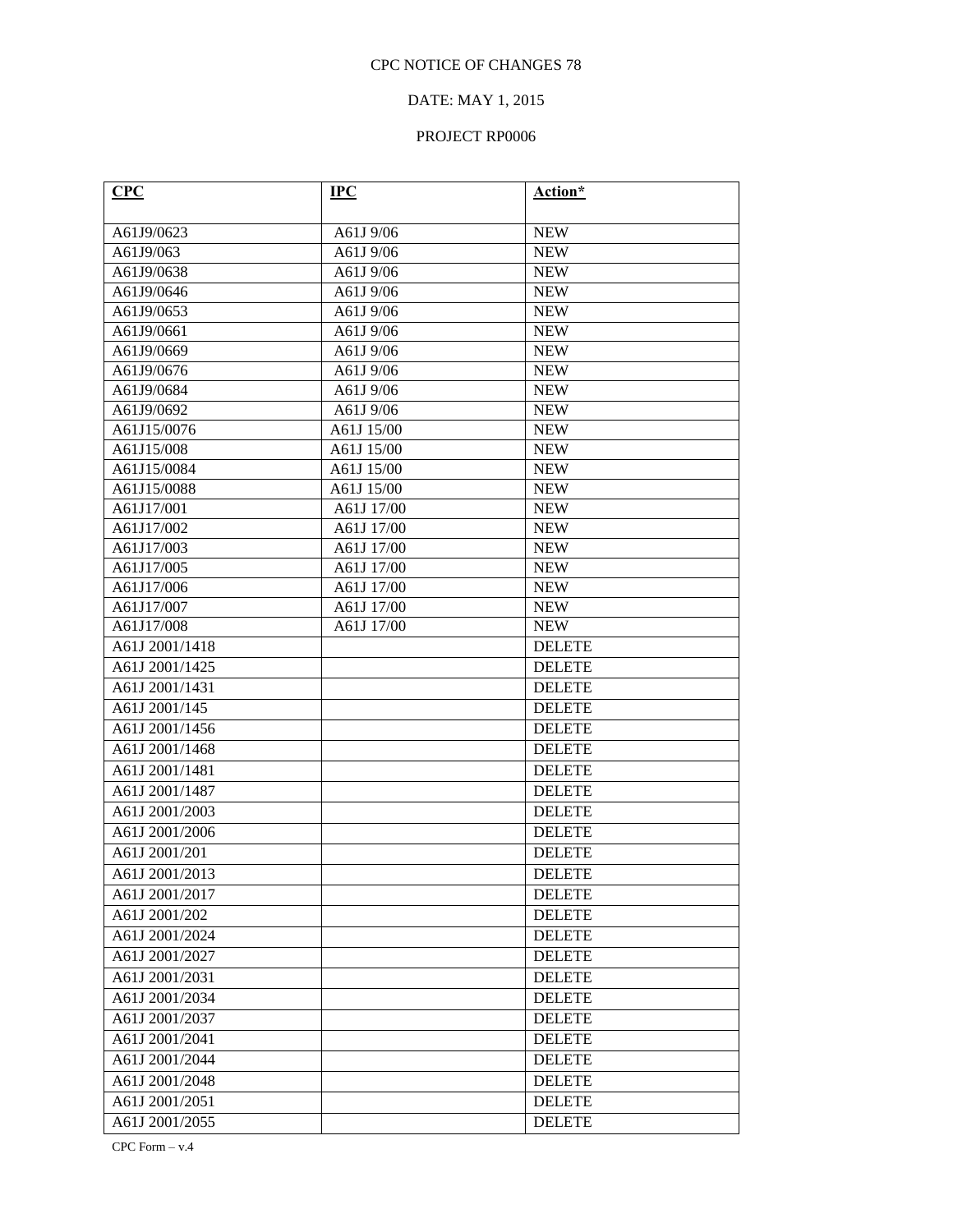### DATE: MAY 1, 2015

#### PROJECT RP0006

| CPC            | $\bf IPC$ | Action*       |
|----------------|-----------|---------------|
| A61J 2001/2058 |           | <b>DELETE</b> |
| A61J 2001/2062 |           | <b>DELETE</b> |
| A61J 2001/2065 |           | <b>DELETE</b> |
| A61J 2001/2068 |           | <b>DELETE</b> |
| A61J 2001/2072 |           | <b>DELETE</b> |
| A61J 2001/2075 |           | <b>DELETE</b> |
| A61J 2001/2079 |           | <b>DELETE</b> |
| A61J 2001/2082 |           | <b>DELETE</b> |
| A61J 2001/2086 |           | <b>DELETE</b> |
| A61J 2007/0418 |           | <b>DELETE</b> |
| A61J 2007/0427 |           | <b>DELETE</b> |
| A61J 2007/0436 |           | <b>DELETE</b> |
| A61J 2007/0445 |           | <b>DELETE</b> |
| A61J 2007/0454 |           | <b>DELETE</b> |
| A61J 2007/0463 |           | <b>DELETE</b> |
| A61J 2007/049  |           | <b>DELETE</b> |
| A61J 2009/0607 |           | <b>DELETE</b> |
| A61J 2009/0615 |           | <b>DELETE</b> |
| A61J 2009/0623 |           | <b>DELETE</b> |
| A61J 2009/063  |           | <b>DELETE</b> |
| A61J 2009/0638 |           | <b>DELETE</b> |
| A61J 2009/0646 |           | <b>DELETE</b> |
| A61J 2009/0653 |           | <b>DELETE</b> |
| A61J 2009/0661 |           | <b>DELETE</b> |
| A61J 2009/0669 |           | <b>DELETE</b> |
| A61J 2009/0676 |           | <b>DELETE</b> |
| A61J 2009/0684 |           | <b>DELETE</b> |
| A61J 2009/0692 |           | <b>DELETE</b> |
| A61J 2015/0076 |           | <b>DELETE</b> |
| A61J 2015/008  |           | <b>DELETE</b> |
| A61J 2015/0084 |           | <b>DELETE</b> |
| A61J 2015/0088 |           | <b>DELETE</b> |
| A61J 2017/001  |           | <b>DELETE</b> |
| A61J 2017/002  |           | <b>DELETE</b> |
| A61J 2017/003  |           | <b>DELETE</b> |
| A61J 2017/005  |           | <b>DELETE</b> |
| A61J 2017/006  |           | <b>DELETE</b> |
| A61J 2017/007  |           | <b>DELETE</b> |
| A61J 2017/008  |           | <b>DELETE</b> |

\*Action column:

• For an (N) or (Q) entry, provide an IPC symbol and complete the Action column with "NEW."

• For an existing CPC main trunk entry or indexing entry where the existing IPC symbol needs to be changed, provide an updated IPC symbol and complete the Action column with "UPDATED."